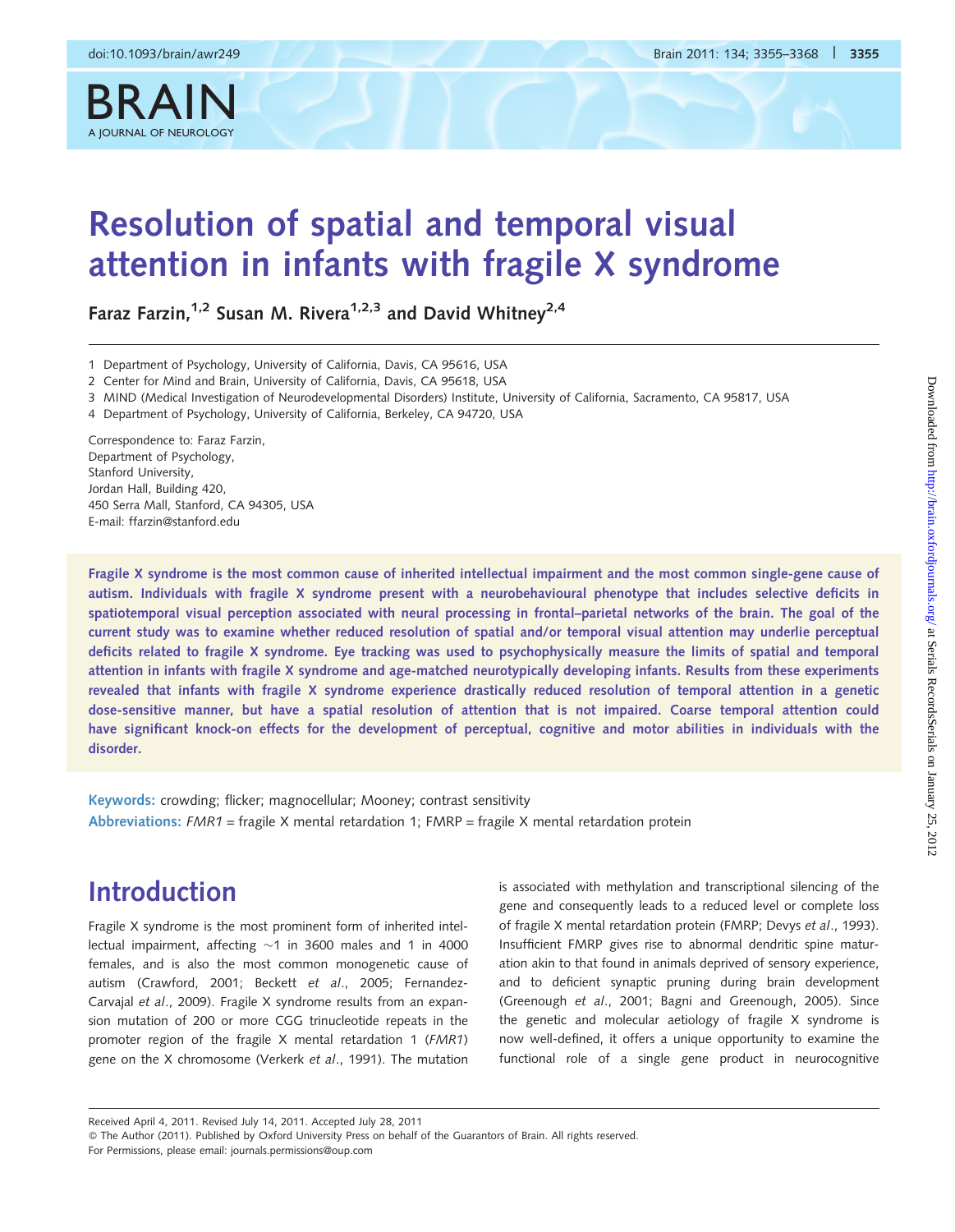development. The primary phenotype of fragile X syndrome includes mild to severe intellectual impairment; however, this impairment is not general in nature. Rather, individuals with fragile X syndrome present with a specific profile of strengths and weaknesses characterized by an imbalance both within and between domains. Affected individuals demonstrate relative strength in performance on tasks implicating vocabulary, memory and visual matching, but weakness in performance on tasks of inhibitory control, numerical processing, selective and sustained attention, visual–spatial integration and motor coordination ([Schneider](#page-13-0) et al[., 2009\)](#page-13-0). This particular profile of performance in individuals with fragile X syndrome has generally been interpreted as reflecting developmental deficits across a widely distributed network of functional cortical areas including the parietal and frontal lobes. Whether or not a single abnormality in an underlying neural mechanism lies at the root of these functionally related impairments is unclear. Here, we focus on examining whether there is a specific deficit in the resolution of spatial and/or temporal visual attention that may play a significant, if not primary, contributing role in the reported developmental differences found in fragile X syndrome.

A growing body of evidence has revealed that individuals with fragile X syndrome exhibit selective impairments in spatiotemporal visual processing; that is, the processing of information that changes location over time. Studies using behavioural psychophysics in adult males with fragile X syndrome have reported reduced contrast sensitivity for visual stimuli presented at high temporal frequencies known to engage the magnocellular, but not parvocellular, pathway (Kogan et al[., 2004\)](#page-13-0). The magnocellular pathway begins with retinal ganglion cells that project to the magnocellular layers of the lateral geniculate nucleus and ends in primary visual cortex [\(Merigan and Maunsell, 1993\)](#page-13-0). [Kogan](#page-13-0) et al. [\(2004\)](#page-13-0) used immunohistochemistry to confirm that neurons in the magnocellular layers of the lateral geniculate nucleus from an autopsied brain of an adult male with fragile X syndrome were abnormally small and displayed no FMRP staining, indicating an anatomical susceptibility to absence of the protein. Reduced perceptual sensitivity for both static and moving visual stimuli defined by differences in texture, accompanied by near normal sensitivity for static stimuli defined by differences in luminance, has also been found in adult males with fragile X syndrome (Kogan et al[., 2004](#page-13-0)). These authors take these results to suggest that individuals with fragile X syndrome possess a deficit in transmission of dynamic visual information between subcortical and higher level cortical visual areas.

Impairments in processing of spatiotemporal visual information have recently been discovered in infants and toddlers with fragile X syndrome. Infants with fragile X syndrome show significantly reduced sensitivity to the detection of texture-defined dynamic stimuli, although they are capable of detecting static patterns and luminance-defined dynamic patterns at a level comparable with developmental age-matched infants (Farzin et al[., 2008\)](#page-12-0). Further evidence for a selective deficit in processing dynamic information comes from the finding that infants with fragile X syndrome exhibit an inability to maintain a mental representation of, and track, an occluded object during a spatiotemporal transformation, but can represent the occluded object when it remains static ([Farzin and Rivera, 2010\)](#page-12-0). There is an intimate link between the processing of spatial and temporal information, such that precise temporal discrimination of discrete events in space is fundamental for determining 'what' went 'where', as is needed for motion perception ([Cavanagh, 1992; Culham](#page-12-0) et al., 1998). Critically, detection of texture-defined motion and tracking of objects are both mediated by visual attention ([Seiffert and Cavanagh, 1998](#page-13-0); [Scholl,](#page-13-0) [2001\)](#page-13-0), and involve processing that is independent from low-level, or automatic luminance-based motion processing that occurs even in the absence of attention to the stimulus ([Derrington](#page-12-0) et al., [2004\)](#page-12-0).

Abnormalities in visual attention have also been found in toddlers with fragile X syndrome. Using touch-screen technology, visual search performance of these toddlers has been characterized as having more repetitive errors to previously found targets, and more incorrect touches to distractors, particularly when distractors were similar to targets and when more than one distractor was present (Scerif et al[., 2004](#page-13-0), [2007](#page-13-0)). The results highlight a deficit in selective visual attention in toddlers with fragile X syndrome, and are consistent with the well-documented deficits in inhibitory control found in older children and adults with the disorder.

The goal of the present study was to examine the precise nature of the spatiotemporal visual processing deficits previously found in individuals with fragile X syndrome by disentangling spatial from temporal attention limits in infants diagnosed with the disorder compared with attention limits obtained from developmental age-matched neurotypical infants. We hypothesized that both spatial and temporal visual attention would independently show coarser resolutions (reduced limits) in infants with fragile X syndrome relative to neurotypical infants. This prediction was based on the characteristic cognitive profile observed in individuals with fragile X syndrome and on the critical role that FMRP is known to play in the development of brain structure and connectivity. Psychophysical measures of these visual abilities would indicate whether, for example, atypical motion perception or object tracking is a secondary consequence of elementary impairments in spatial and/or temporal processing or a deficit specific to motion per se. Furthermore, we investigated whether individual differences in spatial and temporal visual attention are directly related to molecular measures of the expansion mutation of the gene.

# Experiment 1: crowding as a measure of spatial resolution of attention

Extensive psychophysical studies have established that adult spatial vision is fundamentally limited by crowding—the reduced ability to identify an object in the periphery when it is surrounded by other objects ([Whitney and Levi, 2011\)](#page-13-0). This limit extends beyond that of visual acuity, because even though the object is still visible, it is not readily identifiable.

Crowding is the operational measure of spatial resolution of attention. When multiple objects fall within a peripheral region of the visual field, features within and between the objects appear jumbled, impairing identification of the target object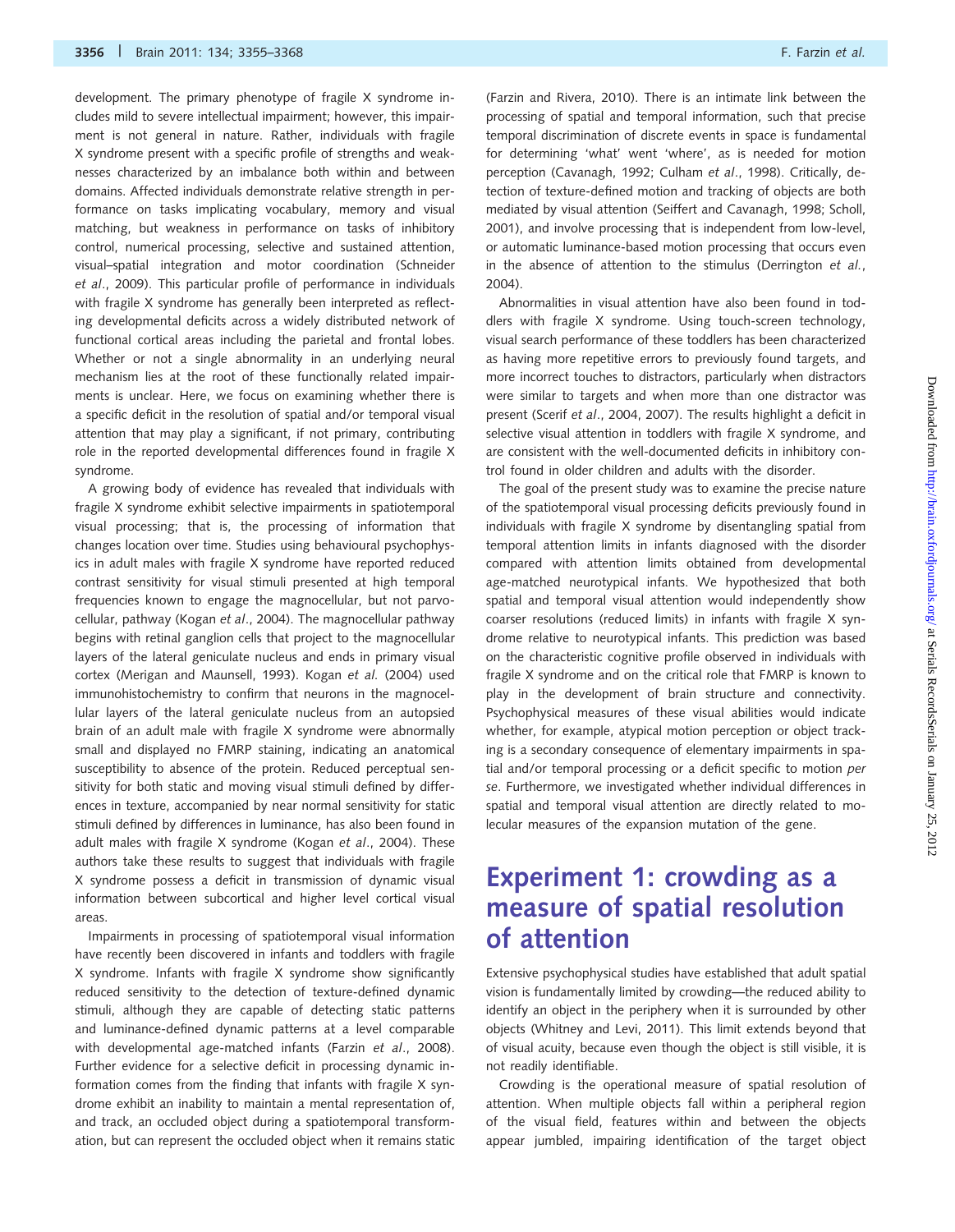(He et al[., 1996](#page-12-0); [Cavanagh](#page-12-0) et al., 1999; [Intriligator and](#page-13-0) [Cavanagh, 2001](#page-13-0)). Crowding has been demonstrated using gratings, numbers, letters and faces. In the periphery, spatial resolution decreases with increasing eccentricity and with reduced target-flanker spacing. Crowding is thought to be minimal or non-existent at the fovea ([Bouma, 1970](#page-12-0), [1973](#page-12-0); [Bouma and](#page-12-0) [Andriessen, 1970](#page-12-0); [Andriessen and Bouma, 1976](#page-12-0); [Tripathy and](#page-13-0) [Cavanagh, 2002;](#page-13-0) Pelli et al[., 2004](#page-13-0); Louie et al[., 2007; Levi,](#page-13-0) [2008](#page-13-0); [Pelli and Tillman, 2008\)](#page-13-0).

Here, we utilized our recently developed eye-tracking paradigm (Farzin et al[., 2010](#page-12-0)) to measure the extent of spatial crowding in infants with fragile X syndrome compared with developmental age-matched neurotypical infants.

# Method

### **Participants**

Participants included in this experiment were 32 infants diagnosed with the fragile X syndrome full mutation (13 females, mean chronological age =  $26.10 \pm 13.15$  months, range =  $6-46$  months). For this and the following experiments, infants with fragile X syndrome were recruited from and clinically evaluated at the MIND Institute Fragile X Research and Treatment Centre as part of a larger longitudinal study on visual and cognitive development of infants with fragile X syndrome. Infants with the disorder underwent a routine blood test to confirm the presence of the full mutation  $(>200$  CGG repeats). Genomic DNA was isolated from peripheral blood lymphocytes using standard methods (Puregene Kit; Gentra Inc.), and analysis and calculation of the CGG repeat size were carried out using an Alpha Innotech FluorChem 8800 Image Detection System ([Tassone](#page-13-0) et al., [2000](#page-13-0)). FMR1 messenger RNA level was quantified using a 7900 Sequence detector (PE Biosystems) as previously described [\(Tassone](#page-13-0) et al[., 2000\)](#page-13-0). Since larger expansions of CGG repeats ( $>$ 200) typically result in reduced levels or absence of FMR1 messenger RNA and the gene's protein product, FMRP, we examined the relationship between these molecular measures and performance on the psychophysical tasks to gain further insight into the role of FMRP in brain development.

The developmental level of infants with fragile X syndrome was evaluated by a trained researcher using the Mullen Scales of Early Learning standardized assessment (MSEL; [Mullen, 1995](#page-13-0)), and revealed a mean developmental age of 17.23 months [standard deviation  $(SD) = \pm 10.24$  months, range = 4-32 months]. Infants with fragile X syndrome were matched based on their developmental age to a group of 32 neurotypical infants, who were chronologically younger in age than the participants with fragile X syndrome (10 females, mean chronological age =  $15.28 \pm 5.69$ months, range = 6–22 months). There was no significant difference in developmental level between the neurotypical controls and the infants with fragile X syndrome, based on the assumption that neurotypical infants' developmental age was approximately equivalent to their chronological age  $[F(1, 63) = 2.78, P = 0.101]$ . Neurotypical infants were recruited through letters to families, fliers and word of mouth in Davis, California and surrounding areas. All participants had uncorrected visual acuity. The study was approved by the Institutional Review Board at the University of California, Davis, and informed consent was obtained from a parent or legal guardian of all infants.

#### Apparatus and stimuli

The experiment has been described in detail previously [\(Farzin](#page-12-0) et al., [2010](#page-12-0)). The experiment was programmed in Presentation version 11.3 (Neurobehavioral Systems, Inc.) and stimuli were presented on a Tobii 17-inch LCD binocular eye tracker monitor.

Stimuli consisted of 10 Mooney faces, five of which were used in the original Mooney study ([Mooney, 1957](#page-13-0)). Mooney faces do not have facial features that can be identified using bottom-up or image-based processes; rather, top-down, holistic processing is required to perceive the image first as a face and only then identify facial features ([Cavanagh, 1991;](#page-12-0) [Moore and Cavanagh, 1998](#page-13-0); [Kemelmacher-Shlizerman](#page-13-0) et al., 2008).

In adults, upright Mooney faces activate known face-selective brain areas such as the fusiform face area [\(Andrews and Schluppeck, 2004](#page-12-0); George et al[., 2005;](#page-12-0) [Latinus and Taylor, 2005](#page-13-0)) and are more easily and rapidly identified as faces when they are in an upright rather than inverted orientation. Recent developmental work has shown that infants prefer to look at upright rather than inverted Mooney faces (Doi et al[., 2009;](#page-12-0) [Leo and Simion, 2009;](#page-13-0) Farzin et al[., 2010\)](#page-12-0).

Faces were 99.77% Michelson contrast, and were cropped to fit into a  $5^{\circ}$  by  $3^{\circ}$  ellipse when viewed from a distance of 60 cm. Six 1.53 $^{\circ}$  by 1.05 $^{\circ}$  flankers were created by 'cutting' elliptically shaped sections from each upright target face. In the crowded condition, flankers were presented surrounding the target faces at a fixed horizontal centre-to-centre distance of  $2.2^{\circ}$  between the target face and the flanker. Stimuli were presented against a grey background  $(77.23 \text{ cd/m}^2; \text{ Fig. 1}).$  $(77.23 \text{ cd/m}^2; \text{ Fig. 1}).$  $(77.23 \text{ cd/m}^2; \text{ Fig. 1}).$ 

#### Procedure

All experiments began with a five-point calibration routine on the eye tracker to estimate the infant's gaze position accurately during the task. Trials began with a  $1^\circ$  central fixation video until the infant's gaze was obtained within a  $1^\circ$  radius around the video. Trials in which an infants' central fixation was not obtained within 10 s, or which shifted outside of the radius before the faces were presented [on average four trials per infant, no group difference  $[t(62) = 1.52]$ ,  $P = 0.134$ ], were discarded. Immediately following the central fixation video, one upright and one inverted Mooney face (the same identity) were shown, one face to the left and one to the right of fixation at a centre-to-centre distance of either 3, 6 or 10 $^{\circ}$  along the horizontal meridian. Both faces were presented with (crowded) or without (uncrowded) the six corresponding flanker parts for 2 s [\(Fig. 1\)](#page-3-0). The eccentricity at which the faces were presented was blocked in sets of four trials, and the order of blocks, side of upright face and the presence of flankers were randomized.

#### Data coding and threshold estimation

Eye-tracking data were coded offline using Noldus Observer 5.0 software, and statistical analyses were performed with SPSS (version 16.0). The primary measure of performance on each trial was the location of infants' first fixation from the central video immediately following the onset of the faces. A fixation was defined as a series of data points within a 30 pixel radius for a minimum duration of 100 ms. A first fixation was coded as a hit (1) if it was on the upright face and a miss (0) if it was on the inverted face. In order to make a first saccade that landed on the upright face, the infant must have perceived the upright face in the periphery. If the infant's gaze remained at the centre of the screen or the infant's first fixation was on an area of the screen that was not on a face, a score of 0.5 was given, based on the assumption that these fixation behaviours did not indicate discrimination between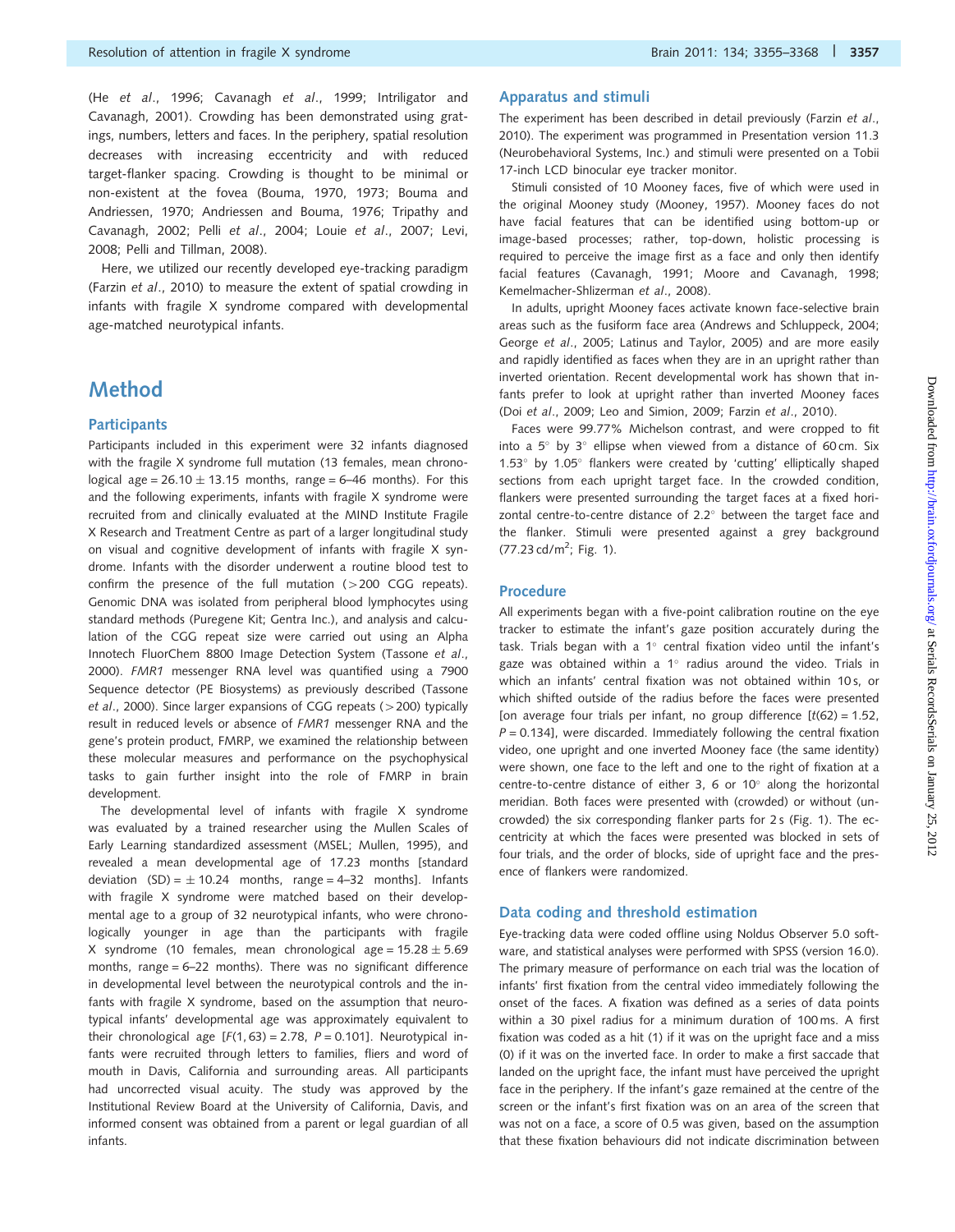<span id="page-3-0"></span>

Figure 1 (A) Mooney face stimuli used in Experiment 1; (B) upright face without flankers; (C) inverted face without flankers; (D) upright face with flankers; and (E) inverted face with flankers.

the stimuli. Correct performance was thereby calculated as proportion of first fixations made to the upright face.

A diagnostic criterion for crowding is that it rarely occurs in the fovea (Pelli et al[., 2004](#page-13-0)). To confirm the lack of a crowding effect during foveal viewing, we separately calculated an upright face preference score, indexing the proportion of time the infant spent fixating the upright face. Preferential looking to the upright face was computed for each trial by dividing the time spent fixating the upright face by the total time spent fixating both faces, ranging from 0 (never looked at upright face) to 1 (only looked at upright face), with 0.5 considered the chance level. Upright face preference scores were equivalent at the three eccentricities so the average score was used as a measure of foveal ( $0^{\circ}$ ), or free-viewing, performance on each trial. Because the infant's gaze was directed to the upright face, the image must therefore have been projected onto the fovea. This measure allowed us to verify both that infants with fragile X syndrome do exhibit a face inversion effect akin to neurotypical infants and that foveal performance did not differ between uncrowded and crowded face conditions for each group of infants.

A logistic function was fit to each infant's data as a function of eccentricity and crowding condition using the psignifit toolbox for MATLAB (version 2.5.6), which implements the maximum-likelihood procedure described by [Wichmann and Hill \(2001\)](#page-13-0). For all participants, the upper asymptote of the function was fixed at 1 (ceiling performance) and the lower limit was set to 0.5 (chance performance). To estimate parameters, threshold, slope and error, a bootstrapping technique was used which included 5000 replications for each fitted function. The criterion for including infants in the analyses was the goodness of fit of the function, evaluated using deviance scores  $>$  2 SDs above the mean of the group of infants ([Wichmann and](#page-13-0) [Hill, 2001](#page-13-0)). Two infants with fragile X syndrome were excluded from the analyses. Threshold was defined as the eccentricity value yielding upright face discrimination performance of 0.75. Higher threshold values indicate greater spatial resolution of attention.

### **Results**

There was no difference in the number of trials successfully completed by infants in each group [neurotypical: mean = 50.34, SD = 19.57; fragile X syndrome: mean = 44.00, SD = 13.23;  $F(1, 63) = 2.31$ ,  $P = 0.134$ ]. Additionally, there was no difference in performance between male and female infants within each group, so this variable was removed from further analyses.

A repeated measures mixed-model ANOVA with eccentricity  $(0, 3, 6, 10^{\circ})$  and crowding (uncrowded or crowded faces) as within-subject factors and group (neurotypical or fragile X syndrome) as a between-subject factor was conducted on performance. Unless otherwise noted, all P-values reported are Bonferroni corrected for multiple comparisons. A significant main effect of eccentricity [F(3, 60) = 89.95,  $P = 0.0001$ ,  $\eta_p^2 = 0.818$ ] and significant interaction effects between eccentricity and crowding  $[F(3, 60) = 4.53, P = 0.006, \eta_p^2 = 0.185]$  and eccentricity and group  $[F(3, 60) = 3.16, P = 0.031, \eta_p^2 = 0.137]$  were identified. The same ANOVA with the foveal  $(0^{\circ})$  eccentricity condition removed verified the presence of a significant main effect of eccentricity [F(2, 61) = 82.89, P = 0.0001,  $\eta_p^2$  = 0.731] and a significant interaction effect between eccentricity and crowding  $[F(2, 61) = 6.294, P = 0.003, \eta_p^2 = 0.171],$  confirming that the crowding effect did not differ with or without the upright face preference score. These results revealed that infants' ability to discriminate the upright Mooney face in the periphery decreased as a function of eccentricity, and was significantly worse when the faces were crowded ([Fig. 2A](#page-4-0)). The interaction effect between eccentricity and group was driven by higher foveal performance in infants with fragile X syndrome compared with neurotypical infants in both the uncrowded and crowded conditions. Contrary to our prediction, no significant group difference was found in either analysis, indicating that crowding did not differ between infants with and without fragile X syndrome.

To further examine the effect of flankers on upright face preference for each group of infants, we conducted within-group paired-samples t-tests (two-tailed) at each eccentricity. Both groups of infants showed a significant difference between performance in the uncrowded and the crowded conditions when faces were presented at  $3^\circ$  [neurotypical:  $t(31) = 2.14$ ,  $P = 0.040$ ; fragile X syndrome:  $t(31) = 4.31$ ,  $P = 0.0001$ ], but not at further eccentric locations. At 6 and 10 $^{\circ}$ , infants' performance was not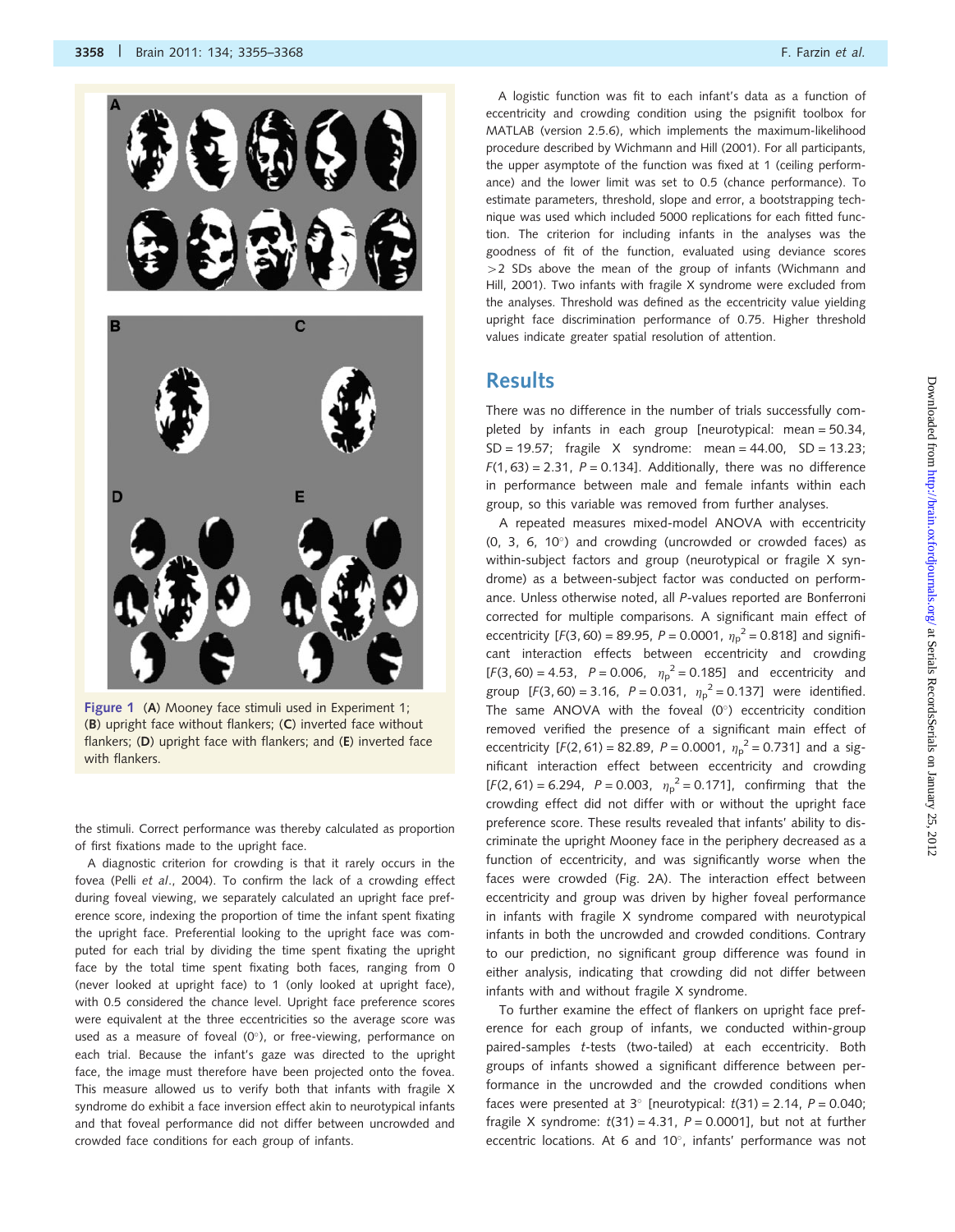<span id="page-4-0"></span>

Figure 2 (A) Mean upright face preference score ( $\pm$ SEM) as a function of eccentricity for uncrowded and crowded faces, by group; (B) Mean upright face discrimination threshold  $(\pm$  SEM) for uncrowded and crowded faces, by group. Higher thresholds signify higher resolution of spatial attention.  $FXS = \frac{1}{2}$  fragile X syndrome; NT = neurotypical.

different from change in either the uncrowded or crowded conditions. Critically, flankers did not impair visual preference for the upright face when viewed foveally, consistent with the definition of crowding and distinguishing it from a masking process, which would have prevented both detection and discrimination independent of eccentricity.

Individual infant upright face discrimination thresholds from psychometric function fits were analysed using a repeated measures mixed-model ANOVA with crowding (uncrowded or crowded faces) as the within-subject factor and group (neurotypical or fragile X syndrome) as the between-subject factor, which yielded a significant main effect of crowding  $[F (1, 62) = 72.55, P = 0.0001,$  $\eta_p^2$  = 0.539], reflecting higher eccentricity thresholds (better performance) when the faces were uncrowded. No other effects were found. Pair-wise t-tests (two-tailed) confirmed significantly higher sensitivity in the uncrowded (neurotypical: mean = 3.79,

 $SD = 2.48$ ; fragile X syndrome: mean  $= 3.89$ ,  $SD = 1.09$ ) compared with the crowded (neurotypical: mean =  $1.97$ , SD = 0.97; fragile X syndrome: mean =  $2.24$ , SD = 0.79) condition in both groups of infants [neurotypical:  $t(31) = 5.25$ ,  $P = 0.0001$ ; fragile X syndrome:  $t(31) = 7.73$ ,  $P = 0.0001$ ]. Therefore, flankers impacted upright face discrimination equally in infants with and without fragile X syndrome (Fig. 2B).

To compare the effect of crowding between individual infants, a threshold difference score was calculated by subtracting the threshold obtained for crowded faces from the threshold obtained for uncrowded faces. Difference scores were significantly positive for both groups [neurotypical:  $t(31) = 2.17$ ,  $P = 0.038$ ; fragile X syndrome:  $t(31) = 4.31$ ,  $P = 0.0001$ ], reflecting higher eccentricity limits for uncrowded faces. This analysis verifies that crowding-specific processes reduced upright face discrimination performance and that the decrement in discrimination did not differ between groups.

We also examined the relationship between uncrowded and crowded thresholds and other variables of interest. For neurotypical controls, chronological age was positively correlated with uncrowded threshold values  $[r(32) = 0.384, P = 0.030]$  such that older infants exhibited greater eccentricity limits for discrimination of the upright face presented in isolation. For infants with fragile X syndrome, there was no significant relationship between age and either threshold measure. Additionally, no significant relationship was found between molecular variables (CGG repeat length and FMR1 messenger RNA levels) and spatial thresholds in infants with fragile X syndrome.

### **Discussion**

The goal of this experiment was to use visual crowding to quantify the spatial resolution of visual attention in infants with fragile X syndrome compared with neurotypical infants. The psychophysical measure of upright face discrimination thresholds established that infants with fragile X syndrome were able to identify the uncrowded Mooney face to a limited extent in the periphery and that crowding interfered with identification at  $3^\circ$ . Thresholds for uncrowded and crowded face discrimination in infants with fragile X syndrome were equivalent to those measured in developmental age-matched neurotypical infants, suggesting that spatial resolution is intact in infants with fragile X syndrome.

The use of Mooney faces as stimuli had the advantage of allowing us to examine several aspects of face processing abilities in infants with fragile X syndrome. This is the first study to examine face detection in infants with fragile X syndrome. We found that infants with fragile X syndrome were able to perceive Mooney faces, as illustrated by a selective visual preference for the upright relative to the inverted face. Since Mooney faces lack individual facial features and cannot be recognized by bottom-up processes, a preference for the upright face suggests that, at the ages tested, individuals with fragile X syndrome possess an intact holistic face processing system. Holistic face processing is thought to rely on analysis of the configuration or relations between features, and therefore demonstrates Gestalt processing of the face as a whole unit [\(Tanaka and Farah, 1993](#page-13-0)). Further, these results, for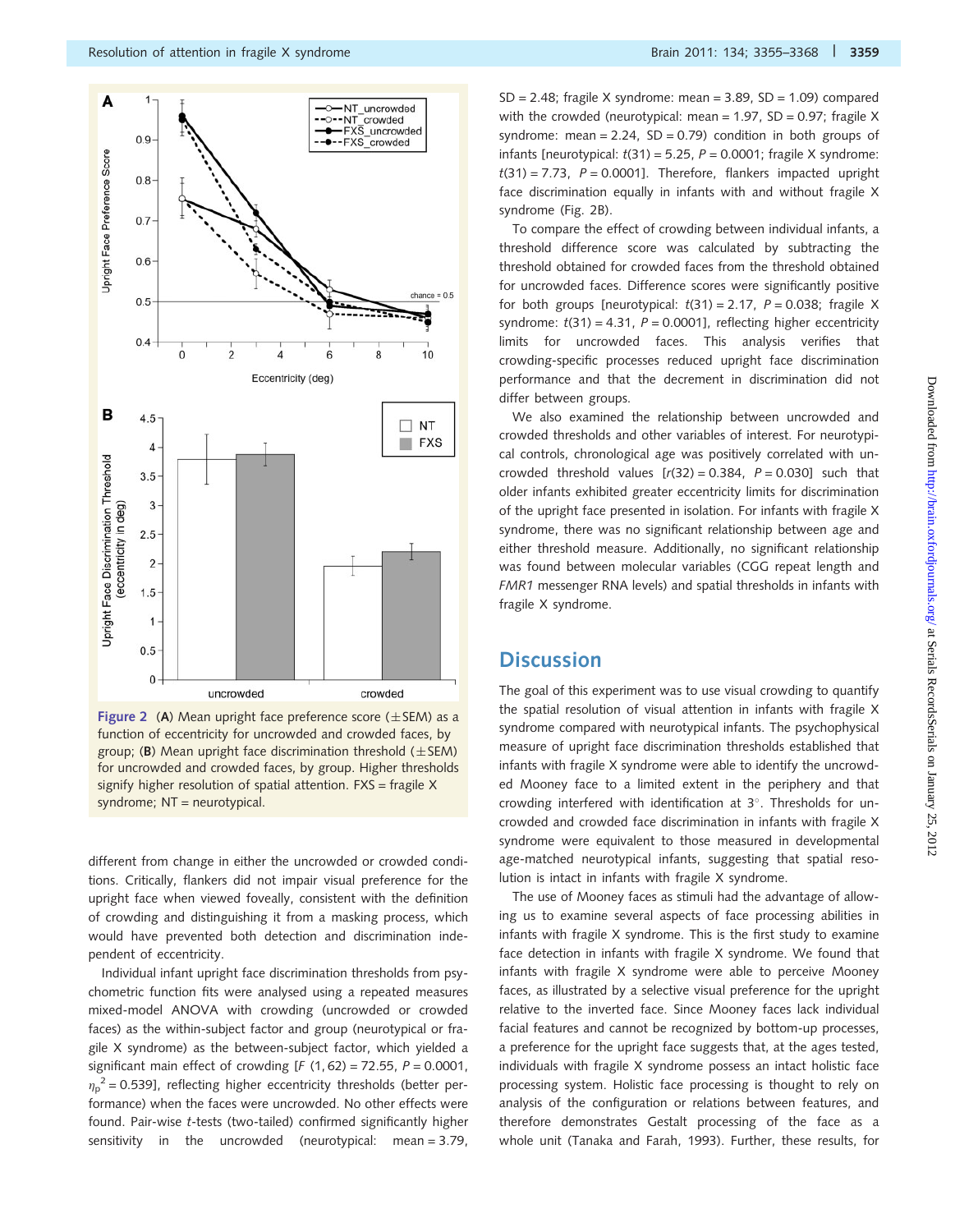the first time, establish the presence of the face inversion effect [\(Yin, 1969\)](#page-13-0) in individuals with fragile X syndrome. Lastly, given that infants with fragile X syndrome showed no gaze aversion to the faces, these data suggest that avoidance of social stimuli may develop after infancy, perhaps as a coping mechanism in response to increased social demands.

Crowding is believed to impose the fundamental bottleneck preventing object-level visual information from reaching conscious awareness ([Levi, 2008](#page-13-0); [Pelli and Tillman, 2008](#page-13-0); [Whitney and](#page-13-0) [Levi, 2011\)](#page-13-0), thereby providing a quantitative measure of the resolution of spatial attention ([Intriligator and Cavanagh, 2001\)](#page-13-0) and allowing us to study the development of spatial attention in infants with fragile X syndrome. The current findings revealed no difference in the resolution of spatial attention between infants with and without fragile X syndrome. One explanation for our findings is that spatial attention in isolation may be relatively unaffected in infants with fragile X syndrome, but that a deficit lies in the integration of spatial and temporal attention. Previous reports of visual processing impairments in individuals with fragile X syndrome utilized tasks that did not separate these two types of attention, and therefore required simultaneous attention to both static and dynamic information. The crowding task used in this experiment aimed to identify the limit of spatial attention for the recognition of static faces in the peripheral visual field, eliminating temporal attention. It is also plausible that the spatial resolution of attention required for visual perception is different from the spatial resolution required for visually guided actions, such as pointing or grasping ([Bulakowski](#page-12-0) et al., 2009), and that the latter is selectively impacted in individuals with fragile X syndrome. Accordingly, identification of a target in a visual search task would be more impacted by the clutter, or crowding, caused by distractors, as was found in toddlers with fragile X syndrome (Scerif et al[., 2004\)](#page-13-0). These two explanations need not be mutually exclusive, as spatial and temporal information must be combined for accurate visuomotor responses.

Although chronological age predicted uncrowded thresholds in neurotypical controls, it did not do so for infants with fragile X syndrome. This may be the result of a measurable increase in peripheral visual acuity, particularly for medium to high spatial frequencies, in the younger aged neurotypical infants, but less so in the older age range of the infants with fragile X syndrome. This reasoning is in line with evidence that processing of fine detail is dependent on a sensitive window of postnatal visual experience [\(Maurer and Lewis, 1993](#page-13-0); [Dobkins](#page-12-0) et al., 1999, [2009](#page-12-0); [Birch and](#page-12-0) [O'Connor, 2001](#page-12-0)).

Infants in both groups spent a greater proportion of time fixating the upright face, whether uncrowded or crowded. The finding that infants with fragile X syndrome spent an even greater proportion of time fixating the upright face relative to neurotypical controls was unexpected and may be accounted for by delayed disengagement from the upright face. At eccentricities beyond the fovea, performance in both the uncrowded and crowded conditions eventually dropped to chance levels, which is expected for peripheral face recognition (Mäkelä et al[., 1993](#page-13-0), [2001](#page-13-0); [McKone,](#page-13-0) [2004\)](#page-13-0). This decline in performance is likely the result of both reduced acuity and within-face crowding in the periphery [\(Martelli](#page-13-0) et al., 2005; Farzin et al.[, 2009](#page-12-0)). Nevertheless, because

infants were able to direct their first fixation precisely to either the upright or inverted face as far as  $10^\circ$  eccentricity, we are certain that infants were able to 'perceive' the stimuli in their periphery and it is therefore unlikely that acuity limits alone explain the decline in uncrowded performance.

At this point, the resolution of spatial visual attention in older children, adolescents and adults with fragile X syndrome remains unknown. Hence, although the limits of resolution are comparable between infants with and without fragile X syndrome early in development, we do not know if attentional resolution reaches an asymptotic level in individuals with fragile X syndrome that is lower compared with that of developmental age-matched neurotypical individuals. Literature on the maturation of spatial visual attention in neurotypical individuals is also scarce so it is yet to be determined at what age adult levels of resolution are attained. In any case, the spatial resolution of infant attention is comparable in those with and without fragile X syndrome.

# Experiment 2: phase individuation as a measure of temporal resolution of attention

Similar to spatial attention, temporal attention also has a limited resolution (Battelli et al[., 2003, 2007](#page-12-0), [2008](#page-12-0)). The temporal interval over which the visual system is able to segregate information is referred to as temporal resolution. The human adult visual system has been found to have two broad classes of temporal limits; a higher limit for perception of flicker or simple motion and a lower limit for identification of rapidly changing events ([Battelli](#page-12-0) et al., [2007, 2008](#page-12-0); [Holcombe, 2009\)](#page-13-0). For example, though adults can detect the presence of flickering light at rates of up to 60 Hz, they cannot readily individuate between the light and dark states of the flicker beyond 7–10 Hz ([Verstraten](#page-13-0) et al., 2000; [Battelli](#page-12-0) et al., [2001, 2003;](#page-12-0) [Aghdaee and Cavanagh, 2007](#page-11-0)). Temporal individuation is the operational measure of temporal resolution of attention.

Experiment 1 found that infants with fragile X syndrome had an equivalently coarse spatial resolution of visual attention as that of developmental age-matched neurotypical infants. It therefore remains possible that reduced resolution of temporal attention alone may underlie spatiotemporal visual impairments observed in individuals with fragile X syndrome. To determine the temporal resolution of attention in infants with fragile X syndrome relative to developmental age-matched neurotypical infants, we psychophysically measured infants' temporal individuation thresholds using a modified version of the phase discrimination task used previously with adults [\(Aghdaee and Cavanagh, 2007;](#page-11-0) Battelli et al[., 2007](#page-12-0)), and which we have recently used with neurotypical infants and adults (Farzin et al[., 2011](#page-12-0)). The task is ideal because it isolates specifically the temporal aspect of event individuation.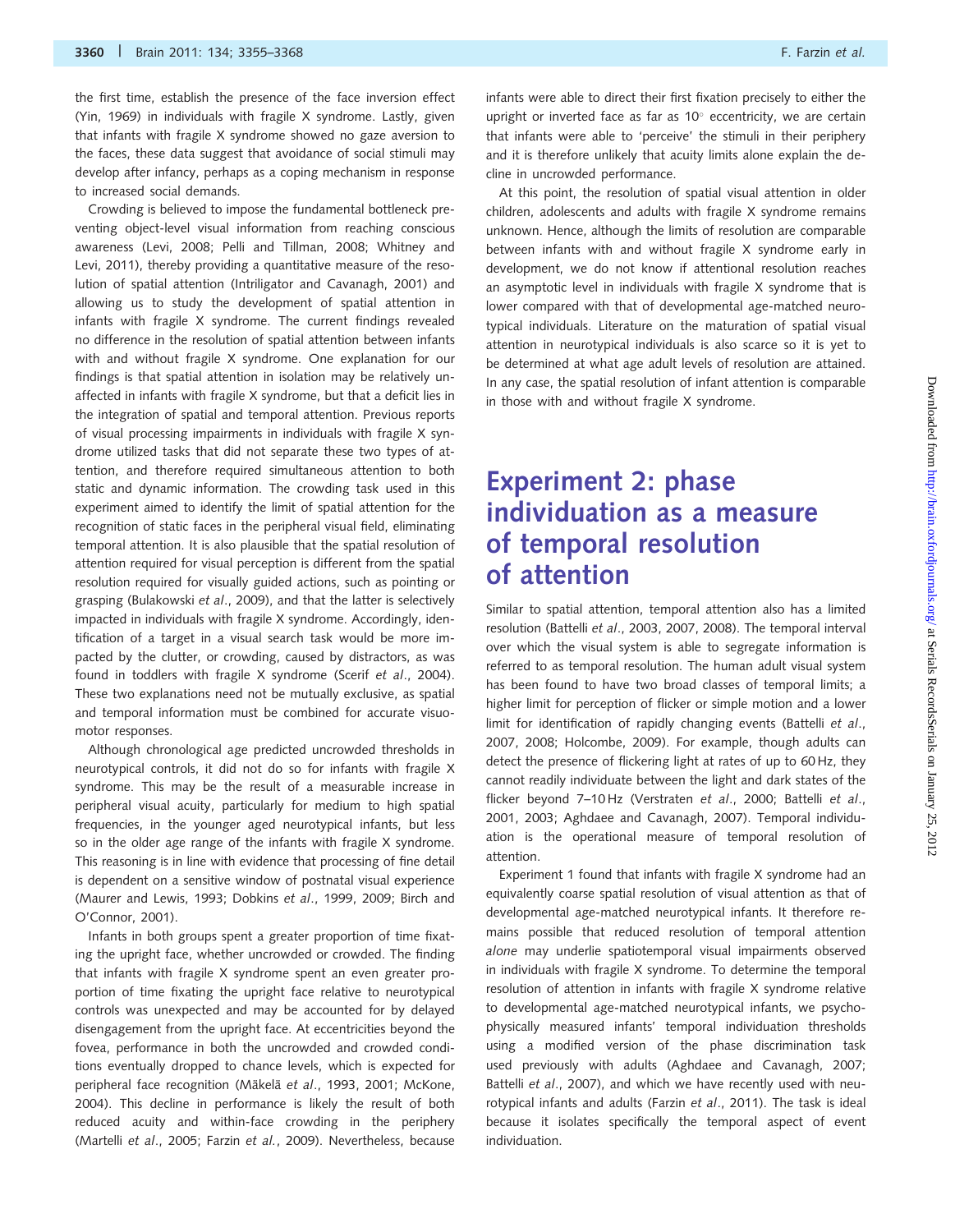## Method

### **Participants**

Twenty-one infants diagnosed with the fragile X syndrome full mutation (seven females, mean chronological age =  $24.20 \pm 8.17$  months, range = 6–37 months) were included in this experiment; 15 of whom were also included in Experiment 1. Infants with fragile X syndrome had a mean developmental age of 15.17 months  $(SD = \pm 8.04$ months, range = 2–26 months). The infants were matched based on their developmental age to a group of 21 neurotypical infants (five females, mean chronological age =  $14.21 \pm 2.33$  months, range = 6–16 months). There was no significant difference in developmental level between the neurotypical infants and infants with fragile X syndrome  $[t(40) = -0.793, P = 0.432]$ .

### Apparatus

The apparatus was identical to that of Experiment 1.

### Procedure

Following calibration of the eye tracker, trials began with a  $1^\circ$  fixation video presented at the centre of the screen for 1 s. The task was a four-alternative forced-choice method of constant stimuli preferential looking paradigm. After the fixation video (0 ms delay), four squares subtending  $2.5 \times 2.5^{\circ}$  of visual angle were presented centred  $5^{\circ}$ to the left and right of fixation against a grey background (77.24 cd/m<sup>2</sup>). The target square was chosen randomly from one of the four square locations. All squares underwent square-wave flicker between white (133.8 cd/m<sup>2</sup>) and black (0.26 cd/m<sup>2</sup>) states, but the target was 180 $^{\circ}$  out-of-phase from the three distractors (Fig. 3). For example, the target was always black when the three distractors were white, and vice versa. Flickering occurred at one of four temporal frequencies: 0.2, 0.5, 1 or 2 Hz. At slower rates, the target is more easily seen because it is easier to individuate the black and white states, but at frequencies faster than the threshold level all squares appear to be flickering identically (i.e. the phase cannot be individuated). Therefore, if infants can individuate the phase of the squares, they should show a visual preference for the target square. Trial duration was for 5s, and eight trials were presented at each temporal frequency, in random order.

#### Data coding and threshold estimation

Infants from whom data were recorded on at least half of the trials were included in the final analysis (six infants with fragile X syndrome and two neurotypical infants were excluded). Coding was similar to that described in Experiment 1 except for as noted below. Fixation position was coded by dividing the screen into four quadrants. A target preference score, indexing the proportion of looking time to the target square, was calculated for each trial by dividing the time spent looking at the target square by the total time spent looking at all four squares. Target preference scores ranged from 0 (never looked at target) to 1 (only looked at target), with 0.25 considered the chance level. For each infant, an average target preference score was calculated at each temporal frequency.

To obtain each infant's phase individuation threshold, a logistic function was fit to the target preference scores as a function of temporal frequency. Because the peak target preference score across both groups of infants was 0.65 at the slowest temporal frequency (0.2 Hz), the upper asymptote (ceiling) of the function was fixed at 0.70, in order to improve the fit to the data ([Dobkins](#page-12-0) et al., 1999). The lower limit was set to 0.25 (chance performance). Phase individuation threshold level was thus defined as the temporal frequency yielding half the asymptotic performance, corresponding to a target preference score of 0.475, which is equivalent to using the 75% performance correct threshold level for a typical two-alternative forced-choice task. Higher temporal frequency thresholds indicate greater temporal resolution of attention.

### **Results**

There were no significant sex differences within group for target preference score or for temporal discrimination threshold. Average target preference score as a function of temporal frequency for infants in each group is shown in [Fig. 4A](#page-7-0). A repeated measures mixed-model ANOVA with temporal frequency (0.2, 0.5, 1, 2 Hz) as the within-subject factor and group (neurotypical or fragile X syndrome) as the between-subject factor revealed a significant main effect of temporal frequency  $[F(3, 38) = 60.21, P = 0.0001,$  $\eta_p^2$  = 0.826], whereby both groups of infants had significantly higher target preference scores at lower temporal frequencies. In addition, an interaction was found between temporal frequency and group [F(3, 38) = 5.28,  $P = 0.004$ ,  $\eta_p^2 = 0.294$ ], reflecting significantly better phase discrimination ability in neurotypical infants

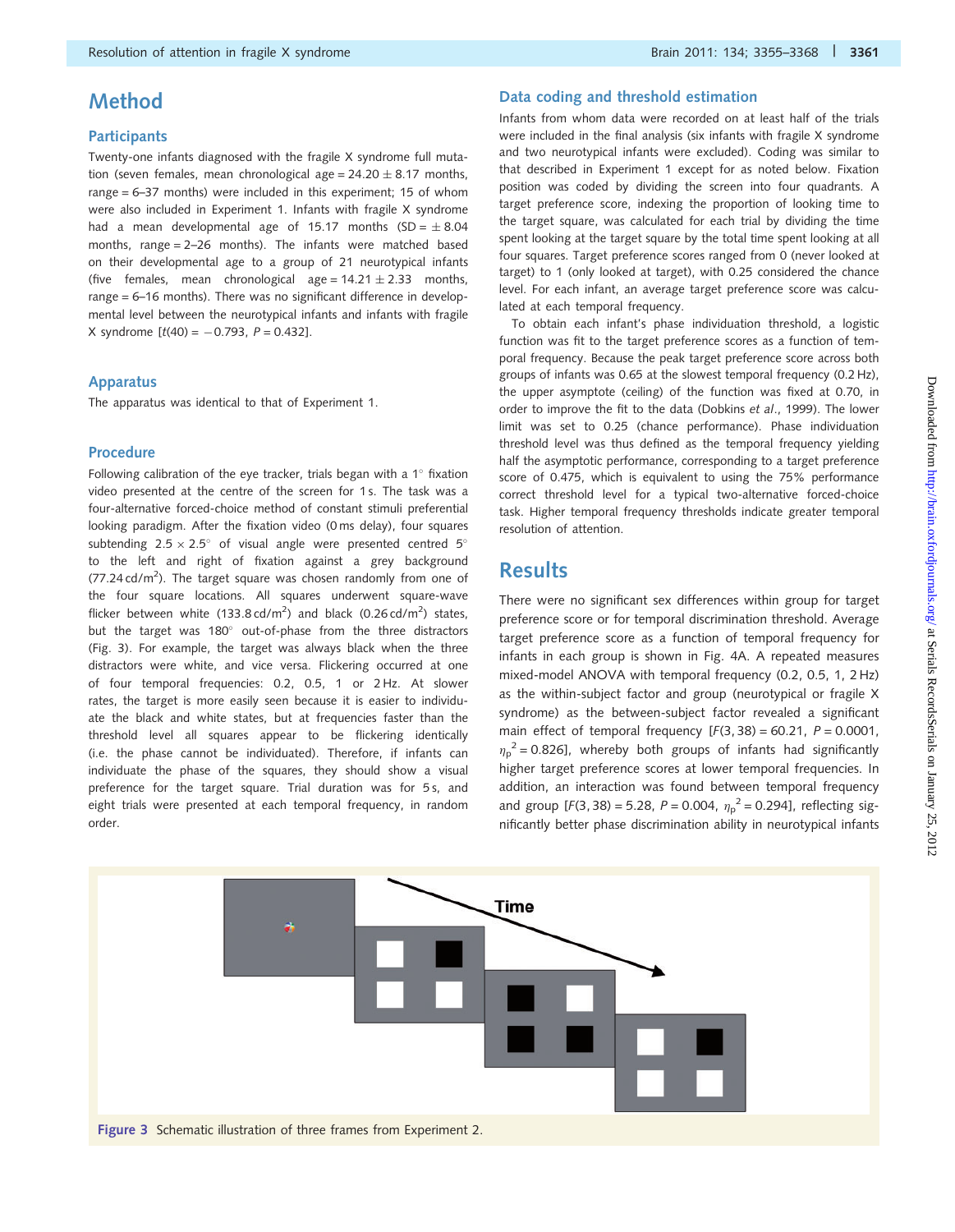<span id="page-7-0"></span>

Figure 4 (A) Mean target preference score  $(\pm$  SEM) as a function of temporal frequency, by group; (B) mean phase individuation threshold by group ( $\pm$ SEM). Higher thresholds signify higher resolution of temporal attention.  $FXS = \frac{1}{2}$  fragile X syndrome; NT = neurotypical.

relative to infants with fragile X syndrome. Two-tailed independent samples t-tests were conducted to qualify group differences in target preference at each temporal frequency. The results confirmed that neurotypical infants exhibited a significantly greater visual preference for the target square compared with infants with fragile X syndrome at  $0.5$  Hz  $[t(40) = 3.55, P = 0.001]$ , 1 Hz  $[t(40) = 5.10, P = 0.0001]$  and  $2 \text{ Hz}$   $[t(40) = 2.01, P = 0.052]$ . Note, however, that neither neurotypical infants nor infants with fragile X syndrome differed from the chance preference score of 0.25 at 2 Hz [neurotypical:  $t(20) = -0.090$ ,  $P = 0.459$ ; fragile X syndrome:  $t(20) = -0.027$ ,  $P = 0.929$ ]. The target preference scores reveal that neurotypical infants were able to identify the out-of-phase flicker up to a rate of 1 Hz, whereas infants with fragile X syndrome could do so only up to 0.5 Hz.

There was no overall difference in mean looking times between groups across temporal frequency levels  $[F(3, 38) = 0.186,$  $P = 0.905$ ,  $\eta_p^2 = 0.014$ ], ruling out the possibility that lower target preference scores were due to shorter looking times or



Figure 5 Individual infant phase individuation threshold plotted against CGG repeat length for infants with fragile X syndrome.

general perceptual or attentional differences in infants with fragile X syndrome.

A phase individuation threshold was calculated for each infant, and a one-way ANOVA was carried out to compare thresholds between groups. A significant effect of group was found  $[F(1, 41) = 42.59, P = 0.0001, \eta_p^2 = 0.516]$ , driven by higher temporal sensitivity in neurotypical infants (mean = 0.96, SD = 0.36) than in infants with fragile X syndrome (mean =  $0.38$ , SD =  $0.19$ ), as illustrated in Fig. 4B.

Pearson's correlation analysis was used to evaluate the relationship between molecular variables (CGG repeat length and FMR1 messsenger RNA level) and phase individuation thresholds in infants with fragile X syndrome. These analyses established a significant negative correlation between CGG repeat length and threshold  $[r(21) = -0.545, P = 0.011]$ , confirmed using the bootstrap resampling and permutation methods ( $P < 0.01$ ; [Efron and](#page-12-0) [Tibshirani, 1993](#page-12-0)). This link revealed that infants with longer CGG repeat lengths had more reduced temporal sensitivity (Fig. 5). No significant relationship was found between chronological or developmental age and threshold in the group of neurotypical infants. However, the correlation between developmental age and threshold trended towards a significant positive correlation in infants with fragile X syndrome  $[r(21) = 0.416, P = 0.061]$ , signifying greater temporal sensitivity in developmentally older infants.

### **Discussion**

Experiment 2 quantified the resolution of temporal attention in infants with fragile X syndrome, revealing dramatically lower rates of phase discrimination compared with developmental age-matched neurotypical infants. These findings demonstrate a selective deficit in the resolution of temporal visual attention in infants with fragile X syndrome, and critically, the extent of the perceptual deficit was found to be related in a dose-sensitive fashion to CGG repeat length in the FMR1 gene.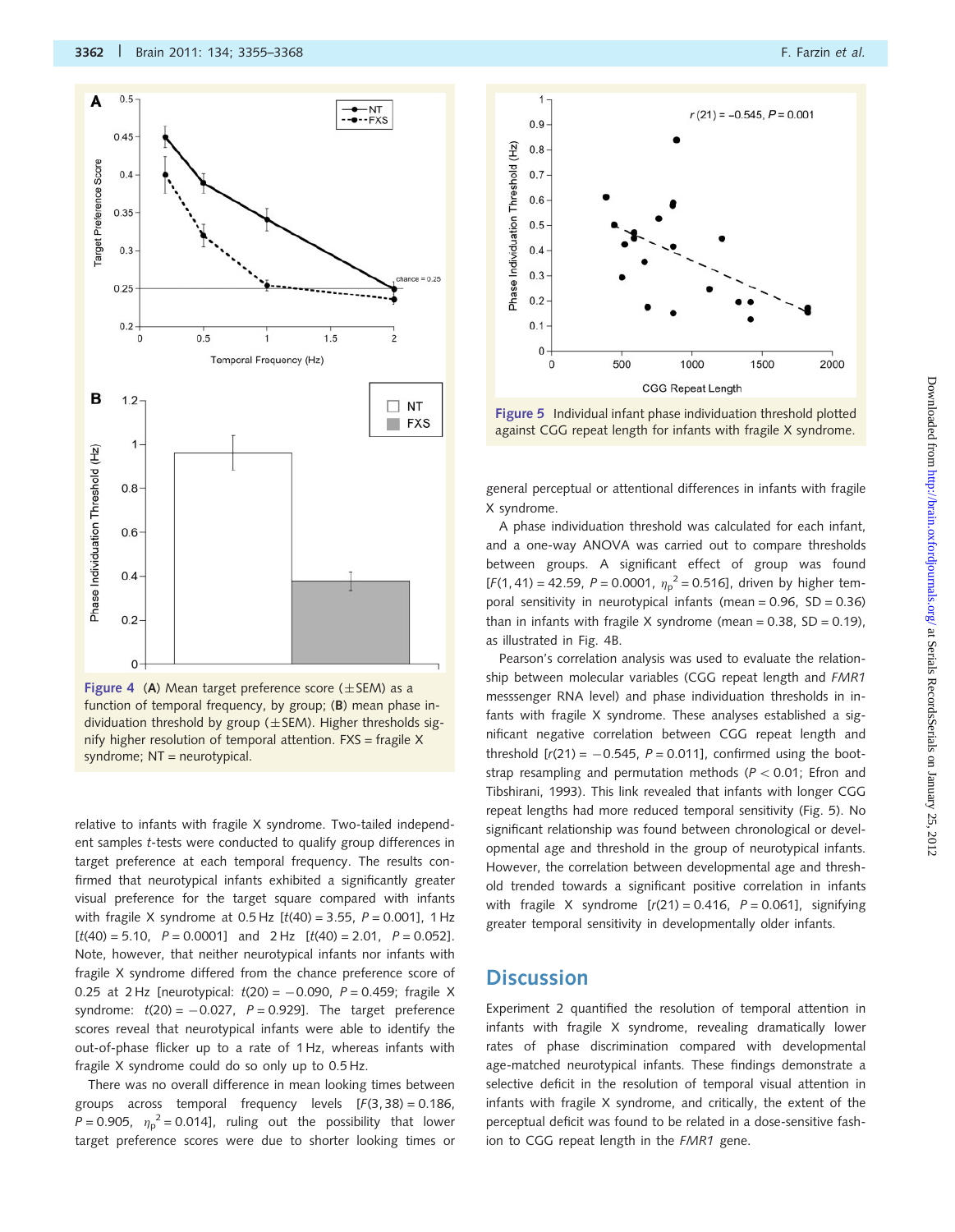Abnormally coarse temporal resolution of conscious visual perception likely impacts the development of other perceptual, cognitive and motor skills, particularly those functions that require accurate and precise temporal sensitivity. Given the dynamic nature of the visual environment, the ability to perceive the identity of rapidly changing events is vital for nearly all activities. For an infant, these activities may range from planning and executing the timing of eye movements in order to engage in a social interaction to predicting when to reach out your hands to catch a ball. While the full extent of the relationship between temporal visual attention and atypical cognitive development in individuals with fragile X syndrome requires further investigation, our results indicate that reduced temporal attention may serve as a window into the visual processing impairments that are hallmarks of the disorder.

Reduced or absent FMRP production is the exclusive genetic cause of fragile X syndrome, so understanding the biological genotype is essential for uncovering the phenotypic outcome. While some studies have shown that the pattern of overall cognitive deficit in individuals with fragile X syndrome can be predicted from the number of CGG repeats or the level of FMRP expression ([Loesch](#page-13-0) et al[., 1993;](#page-13-0) [Abrams](#page-11-0) et al., 1994; [Rousseau](#page-13-0) et al., 1994), others have not found a simple direct mapping between molecular status and phenotype ([de Vries](#page-12-0) et al., 1993; Reiss et al[., 1995](#page-13-0); [Cornish](#page-12-0) et al[., 2001](#page-12-0)). The widely accepted explanation for this inconsistency has been that individuals with higher numbers of CGG repeats possess a version of the gene that is fully methylated and thus produces no FMRP. Therefore, complete absence of protein expression amounts to less phenotypic variability in individuals with the full mutation (particularly males). Existing measures of FMRP have been imprecise, preventing exact measurement of protein levels across the spectrum of CGG repeat lengths. With the advent of new quantitative tools, such as the enzyme-linked immunosorbent assay method ([Iwahashi](#page-13-0) et al., 2009), a wider range of protein expression has been found across the spectrum of CGG repeat lengths, particularly in the lower end of the full mutation range of repeats. Our understanding of the direct relationship between FMRP level and the various fragile X syndrome-associated clinical phenotypes is likely to improve in the near future.

The decrease in resolution of temporal visual attention in infants with fragile X syndrome is consistent with prior work describing a selective deficit in the detection of texture-defined dynamic stimuli in infants with fragile X syndrome (Farzin et al[., 2008](#page-12-0)), which, thus far, appears to be specific to infants with fragile X syndrome (Bertone et al[., 2010](#page-12-0)). Texture-defined motion perception is mediated by attention and critically depends on the temporal discrimination of events in space [\(Cavanagh and Mather, 1989](#page-12-0); [Cavanagh, 1992;](#page-12-0) [Seiffert and Cavanagh, 1998\)](#page-13-0). Therefore, the temporal processing deficit observed here likely originates from the same abnormality in neural processing underlying texture-defined motion detection in individuals with fragile X syndrome. This interpretation is also consistent with the numerous reports of visual attention deficits in individuals with fragile X syndrome when measured using tasks that require temporal discrimination (Cornish et al[., 1998](#page-12-0), [1999, 2001](#page-12-0); Munir et al[., 2000](#page-13-0); Scerif et al[., 2004, 2005](#page-13-0), [2007\)](#page-13-0).

Individuation of dynamic visual events, in this case light and dark phases of flicker, requires not only temporal attention but also the ability to detect rapid luminance changes that are generated during contrast reversals. It is therefore possible that the deficit found in Experiment 2 is due to inability of the infants with fragile X syndrome to perceive the flickering squares; a basic loss in the temporal resolution of vision rather than attention per se. At high temporal frequencies, our ability to perceive that a change has occurred is nearly an order of magnitude greater than our ability to register the identity of what changed, and it is known that these processes are carried out at different levels of the visual system. Detection of rapid luminance changes occurs in the magnocellular pathway, which, if dysfunctional, may lead to impaired temporal vision. Abnormal lower level visual processing could then have implications on neural networks across the developing brain, including higher level areas involved in temporal attention. This hypothesis is tested in Experiment 3.

# Experiment 3: flicker detection as a measure of temporal resolution of vision

The magnocellular pathway is characterized mainly by large cells with fast conducting axons that are sensitive to high temporal frequencies and to low to medium spatial frequencies. Thus, cells in the magnocellular pathway respond to rapid changes in illumination, such as flicker ([Kaplan and Shapley, 1986](#page-13-0)). The parvocellular pathway, on the other hand, is characterized by smaller cells with more slowly conducting axons that are sensitive to high spatial frequencies and colour, and manifests a lower sensitivity to temporal frequencies. It is therefore important to establish whether the purported subcortical processing difference in adults with fragile X syndrome is present in infants with fragile X syndrome and whether underlying neuroanatomical and functional abnormalities specific to the magnocellular pathway may impact temporal attention in this developmental population.

Experiment 3 psychophysically measured contrast sensitivity at two spatial and temporal frequencies, chosen to preferentially favour a magnocellular (low spatial frequency/high temporal frequency) or parvocellular (high spatial frequency/low temporal frequency) pathway response. If infants with fragile X syndrome show reduced contrast sensitivity for high temporal frequency flicker, it would support the theory that magnocellular pathway cells rely more strongly on FMRP than parvocellular pathway cells, and would provide a low-level explanation for the reduced resolution of temporal attention found in Experiment 2. Alternatively, if infants with fragile X syndrome demonstrate intact ability to detect contrast at higher temporal frequencies than the limits found in Experiment 2, it would discount a subcortical temporal processing explanation and suggest that higher level temporal attention must be responsible.

# Method

### **Participants**

Twenty-seven infants diagnosed with the fragile X syndrome full mutation (nine females, mean chronological age =  $25.11 \pm 14.04$  months,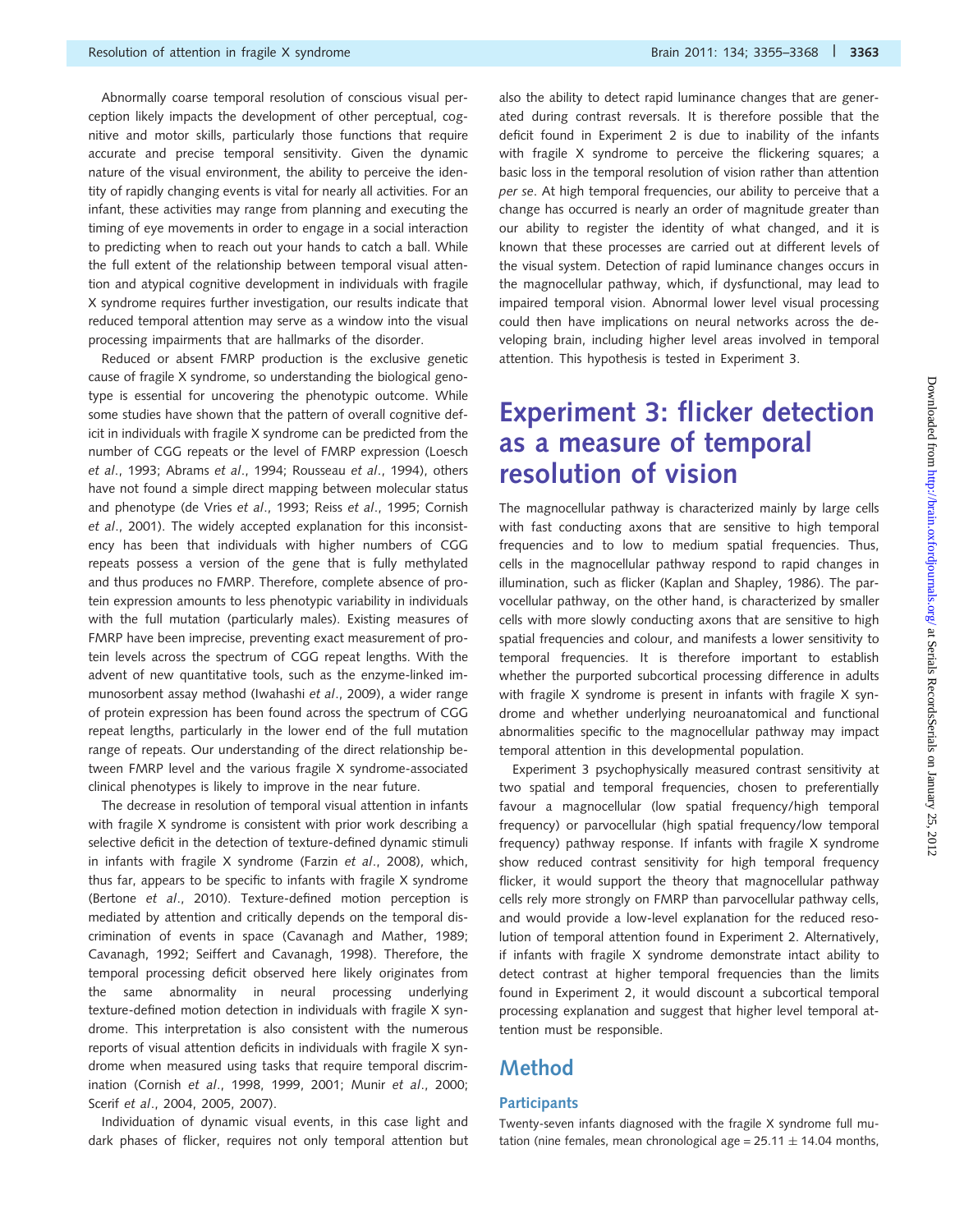<span id="page-9-0"></span>range = 6–42 months; mean developmental age =  $16.07 \pm 10.14$ , range = 4–30 months) were included in this experiment; 16 of whom were also included in Experiment 2. Twelve infants with fragile X syndrome participated in all three experiments. Six additional infants with fragile X syndrome were tested, but failed to provide sufficient gaze data for threshold estimation. A group of 26 developmental age-matched neurotypical infants (10 females, mean chronological age =  $15.14$  months,  $SD = 2.15$ , range =  $6-16$  months) were included for comparison purposes. There was no significant difference in developmental level between the neurotypical controls and the infants with fragile X syndrome  $[t(51) = -1.104, P = 0.275]$ .

#### Apparatus

The apparatus was identical to that of Experiments 1 and 2. Stimuli were generated using The Vision Shell PPC program, controlled by an Apple G4 Power Macintosh.

#### Procedure

Infants' contrast sensitivity was obtained using a two-alternative forced-choice method of constant stimuli preferential looking paradigm, as previously described by [Farzin](#page-12-0) et al. [\(2008\).](#page-12-0) Stimuli consisted of vertically oriented Gabors with a single luminance-defined sinusoid. Spatial frequency was either 0.2 cycles/degree (low spatial frequency) with the phase of each Gabor reversing sinusoidally at 10 Hz (high temporal frequency) or 5 cycles/degree (high spatial frequency) reversed at 2 Hz (low temporal frequency; Fig. 6A). These parameters were chosen to match the response properties of magnocellular and parvocellular cells, respectively. Michelson contrast was defined as the difference between the maximum and minimum luminance of the gratings, divided by their sum, and four contrast levels were presented (14, 19, 28, 42%) with 10 trials per level, in random order. The stimulus appeared on either the left or right half of the screen, counterbalanced for side and was presented within a 3-s Gaussian window, fading in and out of view. The non-stimulus half of the screen was equiluminant grey. In between each trial, a  $1^\circ$ fixation video was presented to reorient infants' fixation to the centre of the screen. To keep the duration of testing manageable for infants, the stimulus conditions (magnocellular or parvocellular) were presented separately and in random order. However, a number of infants with fragile X syndrome ( $n = 14$ ) and neurotypical control infants ( $n = 8$ ) were particularly compliant and provided



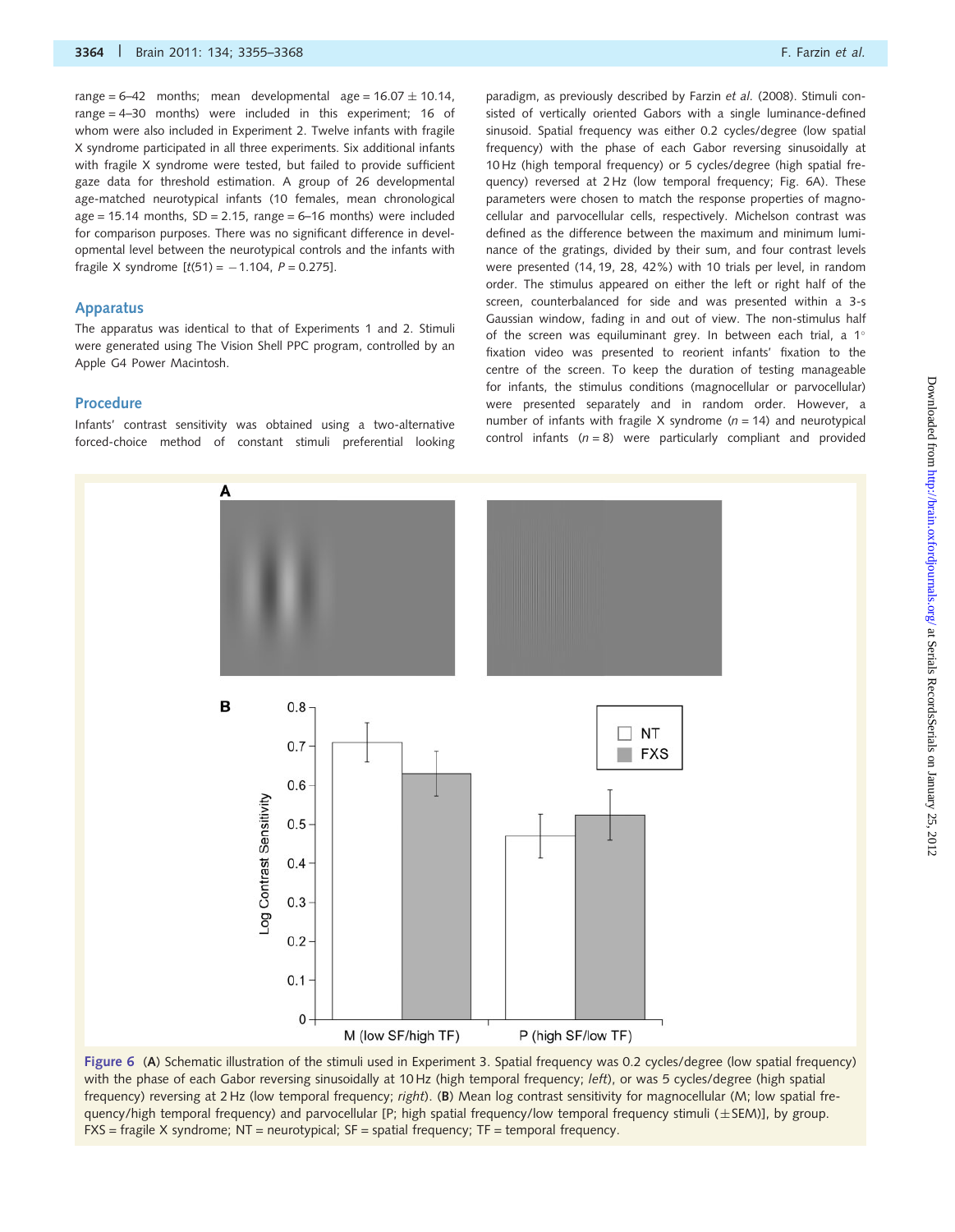sufficient gaze data to estimate contrast sensitivity for both conditions.

#### Data coding and threshold estimation

Fixation position on the screen was coded as left, right, centre or away. A visual preference score, indexing the proportion of looking time to the stimulus side of the screen, was calculated by dividing the amount of time spent looking at the side of the screen with the stimulus by the total time spent looking at both sides. Visual preference scores ranged from 0 to 1, with 0.5 considered performance at the chance level. Trials in which no fixations occurred were considered missing trials and were not given a preference score or included in the final calculation. For each infant, a mean visual preference score was calculated at each contrast level.

Contrast sensitivity was calculated by fitting a logistic function to individual infants' average visual preference scores as a function of contrast using the psignifit toolbox for MATLAB. Threshold performance was defined as the contrast yielding a score of 0.75, and sensitivity was computed as the inverse of the threshold. Sensitivity values were then logged to conform to normal distributions ([Graham,](#page-12-0) [1989](#page-12-0)).

### **Results**

Twenty-two infants with fragile X syndrome completed the low spatial frequency/high temporal frequency stimulus condition and 19 completed the high spatial frequency/low temporal frequency condition. Twenty-four neurotypical infants completed the low spatial frequency/high temporal frequency stimulus condition and 10 completed the high spatial frequency/low temporal frequency condition. [Figure 6](#page-9-0)B shows mean log contrast sensitivities for each stimulus condition (low spatial frequency/high temporal frequency or high spatial frequency/low temporal frequency) as a function of group. For each stimulus condition, a one-way ANOVA was performed to compare mean log contrast sensitivities as a function of group. The result yielded no significant group difference in sensitivity for low spatial frequency/high temporal frequency stimuli [F(1, 45) = 1.203, P = 0.279,  $\eta_p^2$  = 0.027] or for high spatial frequency/low temporal frequency stimuli [ $F(1, 29) = 0.359$ ,  $P = 0.554$ ,  $\eta_p^2 = 0.013$ ]. Consistent with earlier studies, neurotypical infants who completed both flicker detection conditions showed significantly higher sensitivity for detecting low spatial frequency/high temporal frequency stimuli (mean = 0.59,  $SD = 0.281$ ) relative to their sensitivity for detecting high spatial frequency/low temporal frequency stimuli (mean = 0.51,  $SD = 0.166$ )  $[t(7) = 6.096, P = 0.0001]$ . Infants with fragile X syndrome who completed both conditions also showed higher sensitivity for low spatial frequency/high temporal frequency stimuli (mean =  $0.61$ , SD =  $0.31$ ) relative to high spatial frequency/low temporal frequency stimuli (mean =  $0.49$ , SD =  $0.203$ ); however, the difference did not reach a significance level of 0.05.

As in the other two experiments, we performed correlation analyses between each of the molecular measures (CGG repeat length and FMR1 messenger RNA level) and contrast sensitivity within infants in the fragile X syndrome group and found no significant relationships. Also, there was no significant association between chronological or developmental age and contrast sensitivity for either stimulus condition in either group of infants. Contrast sensitivities for the two stimulus conditions were correlated with each other in neurotypical infants  $[r(8) = 0.792, P = 0.019]$ .

### **Discussion**

The purpose of Experiment 3 was to measure contrast sensitivity for low spatial frequency/high temporal frequency (magnocellular stimuli) and high spatial frequency/low temporal frequency (parvocellular stimuli) luminance gratings in infants with fragile X syndrome to determine whether a basic deficit in the perception of temporal visual information may account for the reduced temporal attention limit found in Experiment 2. The results here indicate that infants with fragile X syndrome were able to detect flicker at temporal frequencies of 2 and 10 Hz at contrast levels equivalent to that of developmental age-matched neurotypical infants. The Michelson contrast of the flickering stimuli used in Experiment 2 was nearly 100%, and thereby well above infants' detection thresholds. We therefore attribute the results of Experiment 2 to an inability to individuate the phase of the flicker—a coarser resolution of temporal attention—rather than to limited low-level temporal contrast sensitivity.

These findings are not supportive of a magnocellular pathway deficit as the source of visual processing impairments previously reported in individuals with fragile X syndrome. While work by [Kogan](#page-13-0) et al. [\(2004\)](#page-13-0) found reduced contrast sensitivity for low spatial frequency gratings temporally modulated at high temporal frequency in a small group of adolescent and adult males with fragile X syndrome using a yes–no staircase detection task, here we find no difference in contrast sensitivity between infants with and without fragile X syndrome. It is difficult to explain with certainty the source of the difference in the findings. One interpretation is that the role of FMRP in the early development of these subcortical visual areas may follow a protracted time course and our results may be uncovering one end of an atypical developmental trajectory, prior to the emergence of a magnocellular pathway deficit. Measures of contrast sensitivity during the childhood years, and ideally, longitudinally, beginning in infancy, should be obtained in future studies to fully understand the developmental trajectory of visual processing in fragile X syndrome. Alternatively, because there is some overlap in the spatial and temporal ranges of the magnocellular and parvocellular pathways [\(Derrington and Lennie, 1982\)](#page-12-0), it is possible that the parameters of the stimuli used did not uniquely tap the magnocellular system and therefore elicited parvocellular responses in both stimulus conditions [while Kogan et al[. \(2004\)](#page-13-0) used 18 Hz, we used 10 Hz to more closely match the contrast sensitivity functions of young infants]. That the contrast sensitivity values obtained from infants with fragile X syndrome in both stimuli conditions is nearly indistinguishable from those of neurotypical infants, and that they follow the expected pattern of higher magnocellular than parvocellular sensitivity [\(Dobkins](#page-12-0) et al[., 1999](#page-12-0); [Atkinson, 2000](#page-12-0); [Hammarrenger](#page-12-0) et al., 2003) suggest that the observed effects may not entirely be explained by differences in stimulus parameters. Further, these results are in-line with previous data from infants with fragile X syndrome revealing a selective deficit in sensitivity for detecting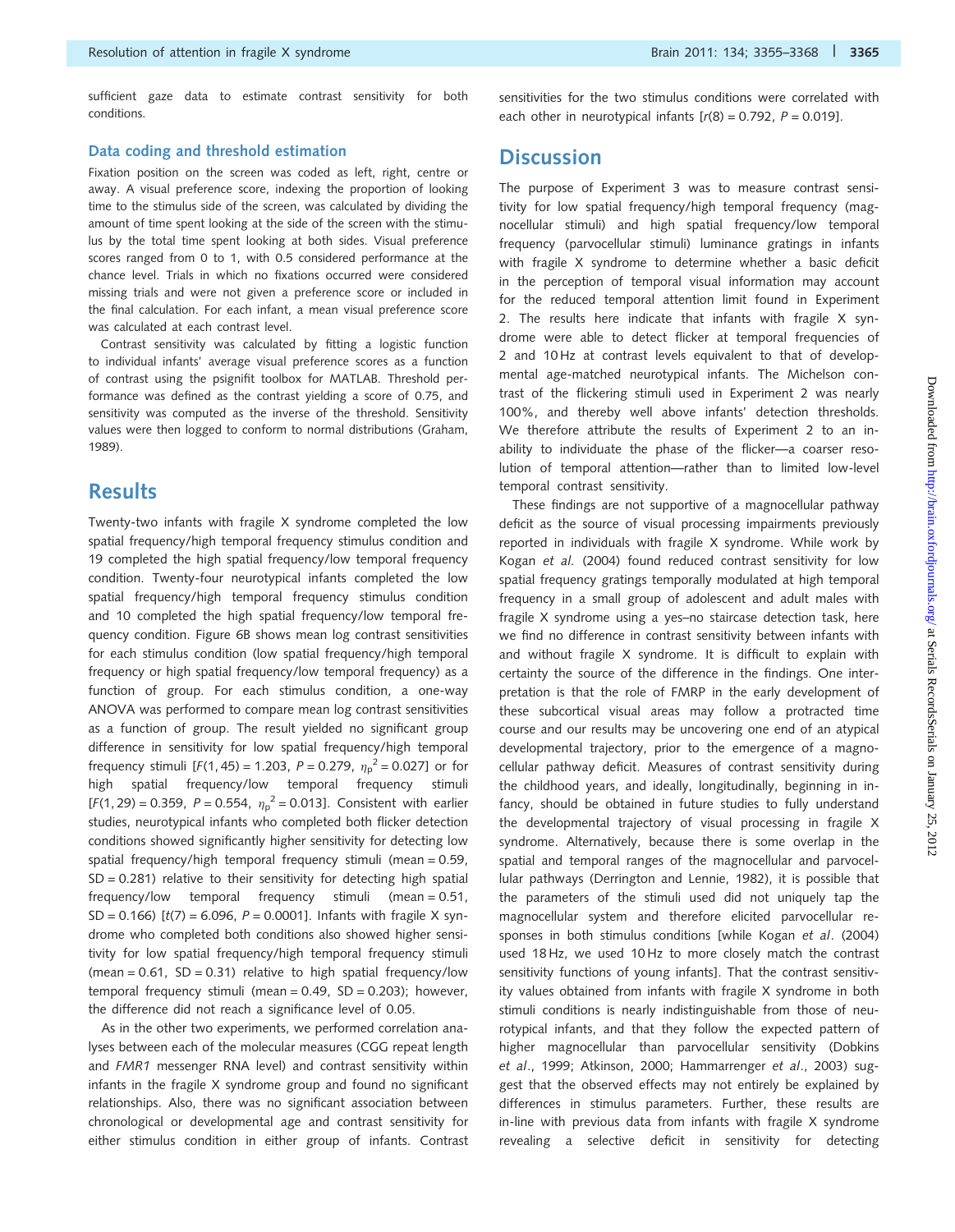<span id="page-11-0"></span>texture-defined, but not luminance-defined, dynamic stimuli (Farzin et al[., 2008\)](#page-12-0).

# General discussion

The ability to spatially and temporally select and attend to information that is relevant to our current behavioural goals is a fundamental aspect of everyday vision. This skill is particularly important during infancy when vision is the primary sensory modality with which infants inspect and learn from their environment. In adults, there are well-established limits of spatial and temporal visual resolution, beyond which, information does not reach conscious awareness. The overall aim of this study was to measure the resolution of spatial and temporal attention in infants with fragile X syndrome, a developmental disorder of known single-gene origin and which has been associated with selective impairments in spatiotemporal visual processing. Results from Experiment 1 established that infants with fragile X syndrome experience a spatial resolution of visual perception equivalent to that of developmental age-matched neurotypical infants; infants in both groups were able to discriminate an upright Mooney face in the presence of surrounding flankers up to a limit of  $\sim$ 3 $^{\circ}$  in the periphery. In contrast, infants with fragile X syndrome experience significantly poorer temporal resolution relative to developmental age-matched neurotypical infants; phase individuation limits in those with fragile X syndrome were half the temporal frequency at which neurotypical infants could individuate events. Overall, these results reveal that there is a selective temporal attention deficit in infants with fragile X syndrome that is directly related to the molecular genotype of the individual infant. Reduced temporal attention may therefore underlie many of the visual deficits previously reported in individuals with the disorder, including impairments in motion perception and visual–motor coordination [\(Cornish](#page-12-0) et al., 1999; Munir et al[., 2000](#page-13-0); Kogan et al[., 2004](#page-13-0)a, [b](#page-13-0); [Baranek](#page-12-0) et al., 2005; [Mazzocco](#page-13-0) et al., 2006; [Farzin](#page-12-0) et al., [2008\)](#page-12-0).

The 'when' pathway of the brain is dedicated to representing temporal information in order to determine when objects appear or disappear, or to keep track of object displacements and transformations. This pathway is thought to originate in primary visual cortex and involve visual motion area MT + , with the right posterior parietal lobe and prefrontal cortex serving as the core anatomical loci (Battelli et al[., 2007, 2008\)](#page-12-0). It is possible that parietal networks are functionally impaired from infancy in individuals with fragile X syndrome, either as a result of disrupted synaptic pruning or FMRP-deficiency-related axonal pathology. This interpretation is consistent with findings of early abnormal neurodevelopment in the absence of FMRP (Hoeft et al[., 2010\)](#page-12-0).

Research has established that FMRP is involved in typical neuronal maturation, including synaptic formation and axon development (Abitbol et al., 1993; [Comery](#page-12-0) et al., 1997; [Jin and Warren,](#page-13-0) [2000;](#page-13-0) Irwin et al[., 2002;](#page-13-0) Antar et al[., 2004\)](#page-12-0). It has also been suggested that reduced levels of FMRP causes a disruption in the pruning of dendritic spines, resulting in immature, elongated spines morphologically similar to those found in neurons of animals deprived of sensory experience [\(Greenough](#page-12-0) et al., 2001).

Furthermore, in patients with fragile X syndrome, the density of these immature spines is elevated when compared with normal brains, suggesting a lack of appropriate synaptic pruning [\(Irwin,](#page-13-0) [2000\)](#page-13-0). Such dendritic abnormalities have been found in occipito-parietal and visual cortices of autopsied tissue from patients with fragile X syndrome and Fmr1 knock-out mice ([Irwin](#page-13-0) et al[., 2002](#page-13-0)), suggesting that FMRP is an important protein in the development of visual areas of the brain. These structural abnormalities are likely to impact functions that rely on integration of information across areas, as is the case for networks supporting temporal processing. The regions involved in the 'when' pathway may be particularly impacted as a result of abnormal dendritic spine morphology characteristic of the fragile X syndrome disorder.

# **Conclusion**

The current series of experiments are the first to investigate spatial and temporal visual attention in infants with fragile X syndrome, designed around the hypothesis that spatiotemporal visual processing abnormalities characteristic of individuals with fragile X syndrome may arise from coarser spatial and/or temporal visual resolution. Here, we report drastically reduced resolution of temporal, but not spatial, visual attention that was directly linked to the extent of the genetic trinucleotide repeat mutation in the FMR1 gene. Temporal visual processing plays a direct role in many other perceptual, cognitive and motor abilities, including motion perception and visual–motor coordination, and may hold promise as a syndrome-specific early diagnostic marker or treatment outcome measure for fragile X syndrome and other developmental disorders.

# Acknowledgements

We are grateful to Dr Flora Tassone for providing molecular data, Jason Fischer for programming Experiment 3 and Kristi Hendrickson for assistance in testing participants.

# Funding

National Institutes of Health (MH083386 to F.F., HD056031 to S.M.R. and EY018216 to D.W.); National Science Foundation (0748689 to D.W.).

# References

- Abitbol M, Menini C, Delezoide AL, Rhyner T, Vekemans M, Mallet J. Nucleus basalis magnocellularis and hippocampus are the major sites of FMR-1 expression in the human fetal brain. Nat Genet 1993; 4: 147–53.
- Abrams MT, Reiss AL, Freund LS, Baumgardner TL, Chase GA, Denckla MB. Molecular-neurobehavioral associations in females with the fragile X full mutation. Am J Hum Genetics 1994; 51: 317–27.
- Aghdaee SM, Cavanagh P. Temporal limits of long-range phase discrimination across the visual field. Vis Res 2007; 47: 2156–63.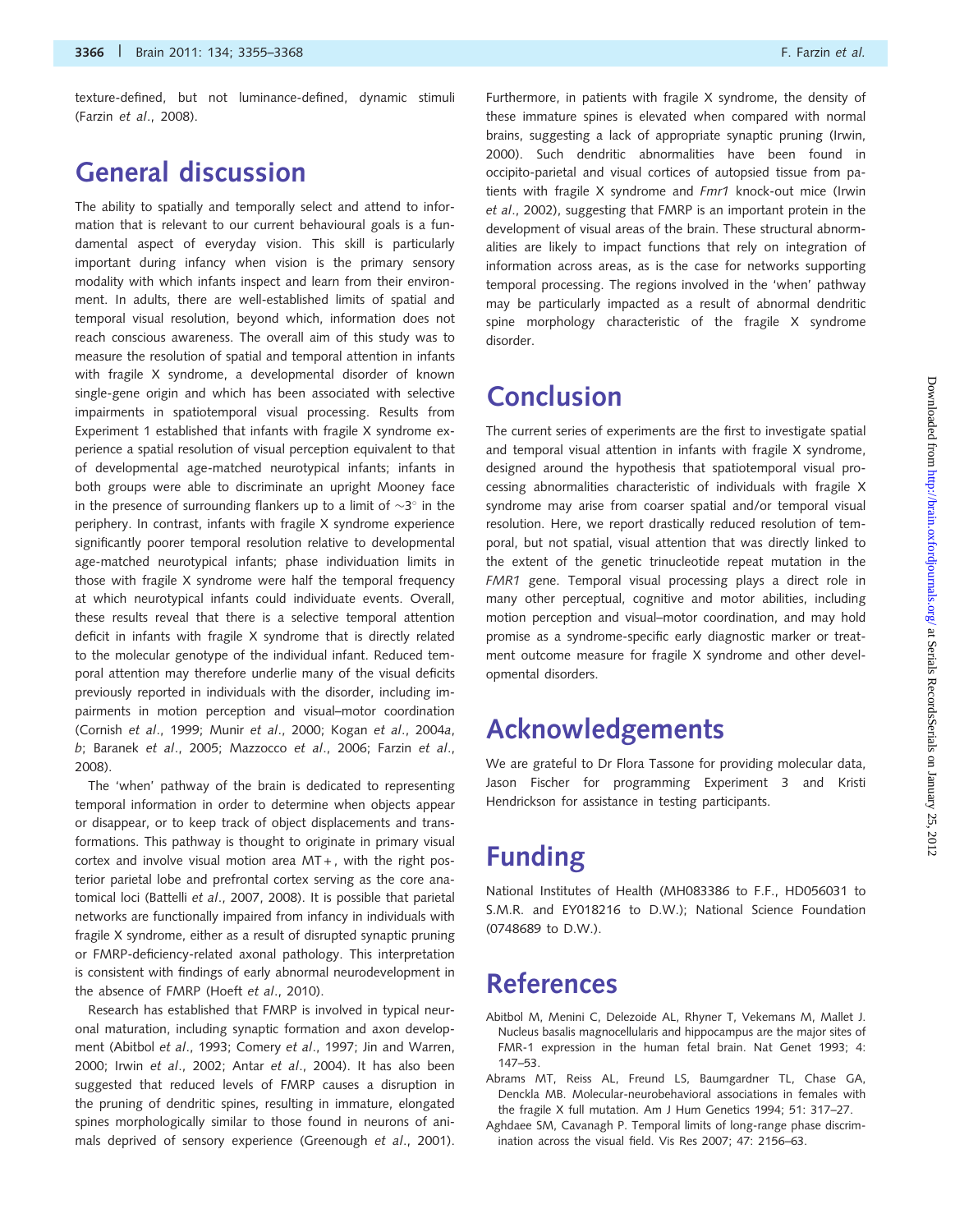- <span id="page-12-0"></span>Andrews TJ, Schluppeck D. Neural responses to Mooney images reveal a modular representation of faces in human visual cortex. NeuroImage 2004; 21: 91–8.
- Andriessen JJ, Bouma H. Eccentric vision: adverse interactions between line segments. Vis Res 1976; 16: 71–8.
- Antar LN, Afroz R, Dictenberg JB, Carroll RC, Bassell GJ. Metabotropic glutamate receptor activation regulates fragile X mental retardation protein and Fmr1 mRNA localization differentially in dendrites and synapses. J Neurosci 2004; 24: 2648–55.
- Atkinson J. The developing visual brain. Oxford: Oxford Medical Publication; 2000.
- Bagni C, Greenough WT. From mRNP trafficking to spine dysmorphogenesis: The roots of fragile X syndrome. Nat Rev Neurosci 2005; 6: 376–87.
- Baranek GT, Danko CD, Skinner ML, Bailey DBJ, Hatton DD, Roberts JE, et al. Video analysis of sensory-motor features in infants with fragile X syndrome at 9-12 months of age. J Autism Dev Disord 2005; 35: 645–56.
- Battelli L, Cavanagh P, Intriligator J, Tramo MJ, Henaff MA, Michel F, et al. Unilateral right parietal damage leads to bilateral deficit for high-level motion. Neuron 2001; 32: 985–95.
- Battelli L, Cavanagh P, Martini P, Barton JJ. Bilateral deficits of transient visual attention in right parietal patients. Brain 2003; 12: 2164–74.
- Battelli L, Pascual-Leone A, Cavanagh P. The 'when' pathway of the right parietal lobe. Trends Cognit Sci 2007; 11: 204–10.
- Battelli L, Walsh V, Pascual-Leone A, Cavanagh P. The 'when' parietal pathway explored by lesion studies. Curr Opin Neurobiol 2008; 18: 120–6.
- Beckett L, Qilu Y, Long AN. The impact of fragile X: prevalence, numbers affected, and economic impact. A white paper prepared for the National Fragile X Foundation. National Fragile X Foundation Quarterly Journal. Davis, CA; 2005. [http://www.fragilex.org/pdf/](http://www.fragilex.org/pdf/PrevalenceWhitePaperAdaptedforFQ.pdf) [PrevalenceWhitePaperAdaptedforFQ.pdf](http://www.fragilex.org/pdf/PrevalenceWhitePaperAdaptedforFQ.pdf) (18 October 2011, date last accessed).
- Bertone A, Hanck J, Kogan CS, Chaudhuri A, Cornish K. Using perceptual signatures to define and dissociate condition-specific neural etiology: autism and fragile X syndrome as model conditions. J Autism Dev Disord 2010; 40: 1531–40.
- Birch EE, O'Connor AR. Preterm birth and visual development. Semin Neonatol 2001; 6: 487–97.
- Bouma H. Interaction effects in parafoveal letter recognition. Nature 1970; 226: 177–8.
- Bouma H. Visual interference in the parafoveal recognition of initial and final letters of words. Vis Res 1973; 13: 767–82.
- Bouma H, Andriessen JJ. Induced changes in the perceived orientation of line segments. Vis Res 1970; 4: 333–49.
- Bulakowski PF, Post RB, Whitney D. Visuomotor crowding: the resolution of grasping in cluttered scenes. Front Behav Neurosci 2009; 3: 1–7.
- Cavanagh P. Attention-based motion perception. Science 1992; 257: 1563–5.
- Cavanagh P. What's up in top-down processing? In: Gorea A, editor. Representations of vision: trends and tacit assumptions in vision research. Cambridge: Cambridge University Press; 1991. p. 295–304.
- Cavanagh P, He S, Intriligator J. Attentional resolution: the grain and locus of visual awareness. In: Taddei-Ferretti C, Musio C, editors. Neuronal basis and psychological aspects of consciousness. Singapore: World Scientific; 1999. p. 41–52.
- Cavanagh P, Mather G. Motion: the long and short of it. Spat Vis 1989; 42: 103–29.
- Comery TA, Harris JB, Willems PJ, Oostra BA, Irwin SA, Weiler IJ, et al. Abnormal dendritic spines in fragile X knockout mice: maturation and pruning deficits. Proc Natl Acad Sci USA 1997; 94: 5401–4.
- Cornish KM, Munir F, Cross G. Differential impact of the FMR-1 full mutation on memory and attention functioning: a neuropsychological perspective. J Cognit Neurosci 2001; 13: 144–50.
- Cornish KM, Munir F, Cross G. Spatial cognition in males with fragile-X syndrome: evidence for a neuropsychological phenotype. Cortex 1999; 35: 263–71.
- Cornish KM, Munir F, Cross G. The nature of the spatial deficit in young females with Fragile-X syndrome: a neuropsychological and molecular perspective. Neuropsychologia 1998; 36: 1239–46.
- Crawford D, Acuna JM, Sherman SL. FMR1 and the fragile X syndrome: human genome epidemiology review [Review]. Genet Med 2001; 3: 359–71.
- Culham JC, Brandt SA, Cavanagh P, Kanwisher NG, Dale AM, Tootell B. Cortical fMRI activation produced by attentive tracking of moving targets. J Neurophysiol 1998; 80: 2657–70.
- de Vries BB, Wiegers AM, de Graaff E, Verkerk AJ, Van Hemel JO, Halley DJ, et al. Mental status and fragile X expression in relation to FMR-1 gene mutation. Eur J Hum Genetics 1993; 1: 72–9.
- Derrington AM, Allen HA, Delicato LS. Visual mechanisms of motion analysis and motion perception. Ann Rev Psychol 2004; 55: 181–205.
- Derrington AM, Lennie P. The influence of temporal frequency and adaptation level on receptive-field organization of retinal ganglion-cells in cat. J Physiol 1982; 333: 343–66.
- Devys D, Lutz Y, Rouyer N, Belloc JP, Mandel JL. The FMR-1 protein is cytoplasmic most abundant in neurons and appears normal in carriers of a fragile X premutation. Nat Genetics 1993; 4: 335–40.
- Dobkins KR, Anderson CM, Lia B. Infant temporal contrast sensitivity functions (tCSFs) mature earlier for luminance than for chromatic stimuli: evidence for precocious magnocellular development? Vis Res 1999; 39: 3223–29.
- Dobkins KR, Bosworth RG, McCleery JP. Effects of gestational length, gender, postnatal age, and birth order on visual contrast sensitivity in infants. J Vis 2009; 9: 1–21.
- Doi H, Koga T, Shinohara K. 18-Month-olds can perceive Mooney faces. Neurosci Res 2009; 64: 317–22.
- Efron B, Tibshirani RJ. An introduction to the Bootstrap. London: Chapman and Hall; 1993.
- Farzin F, Rivera SM. Dynamic object representations in infants with and without fragile X syndrome. Front Hum Neurosci 2010; doi:10.3389/ neuro.3309.3012.2010.
- Farzin F, Rivera SM, Whitney D. Holistic crowding of Mooney faces. J Vis 2009; 9: 1–15.
- Farzin F, Rivera SM, Whitney D. Spatial resolution of conscious visual perception in infants. Psychol Sci 2010; 21: 1502–9.
- Farzin F, Rivera SM, Whitney D. Time crawls: the temporal resolution of infant visual attention. Psychol Sci 2011; 22: 1004–1010.
- Farzin F, Whitney D, Hagerman RJ, Rivera SM. Contrast detection in infants with fragile X syndrome. Vis Res 2008; 48: 1471–8.
- Fernandez-Carvajal I, Walichiewicz P, Xiaosen X, Pan R, Hagerman PJ, Tassone F. Screening for expanded alleles of the FMR1 gene in blood spots from newborn males in a Spanish population. J Mol Diagn 2009; 11: 324–9.
- George N, Jemel B, Fiori N, Chaby L, Renault B. Electrophysiological correlates of facial decisions: insights from upright and upside-down Mooney-face perception. Cognit Brain Res 2005; 24: 663–73.
- Graham NVS. Visual pattern analyzers. New York: Oxford University Press; 1989.
- Greenough WT, Klintsova AY, Irwin SA. Synaptic regulation of protein synthesis and the fragile X protein. Proc Natl Acad Sci USA 2001a; 98: 7101–6.
- Greenough WT, Klintsova AY, Irwin SA, Galvez R, Bates KE, Weiler IJ. Synaptic regulation of protein synthesis and the fragile X protein. Proc Natl Acad Sci USA 2001b; 98: 7101–6.
- Hammarrenger B, Lepore F, Lippe S, Labrosse M, Guillemot JP, Roy M. Magnocellular and parvocellular developmental course in infants during the first year of life. Documenta Opthalmol 2003; 107: 225–33.
- He S, Cavanagh P, Intriligator J. Attentional resolution and the locus of visual awareness. Nature 1996; 383: 334–7.
- Hoeft F, Carter JC, Lightbody AA, Cody Hazlett H, Piven J, Reiss AL. Region-specific alterations in brain development in one- to three-year-old boys with fragile X syndrome. Proc Natl Acad Sci USA 2010; 20: 9335–9.